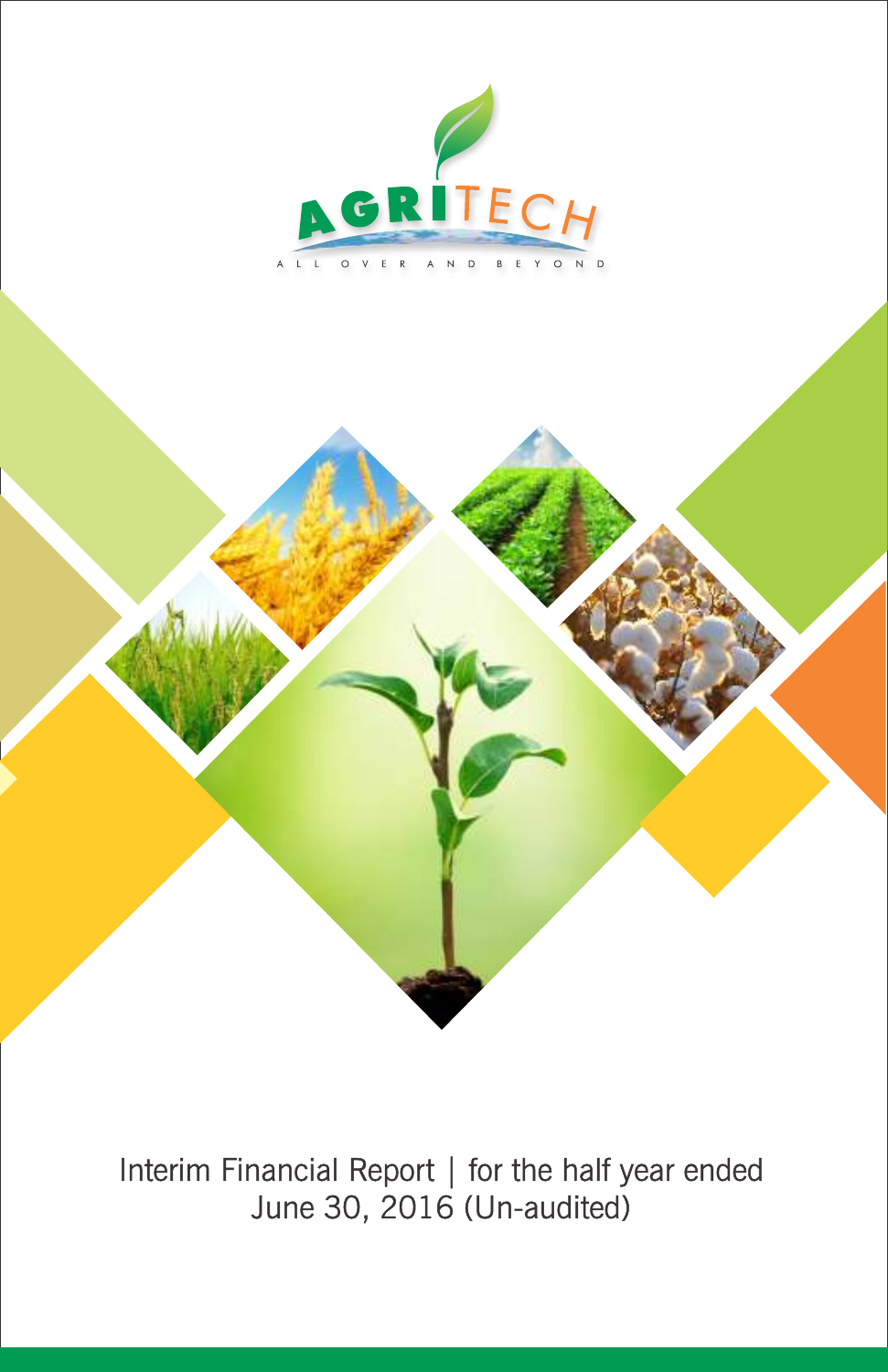### Contents

| Directors' Review<br>3                                     |  |
|------------------------------------------------------------|--|
|                                                            |  |
| Auditors' Review<br>6                                      |  |
|                                                            |  |
| Condensed Interim Balance Sheet<br>$\overline{7}$          |  |
|                                                            |  |
| Condensed Interim Profit and Loss Account<br>8             |  |
|                                                            |  |
| Condensed Interim Statement of Comprehensive Income<br>9   |  |
|                                                            |  |
| Condensed Interim Cash flow Statement<br>10                |  |
|                                                            |  |
| Condensed Interim Statement of Changes in Equity<br>11     |  |
|                                                            |  |
| Condensed Interim Notes to the Financial Information<br>12 |  |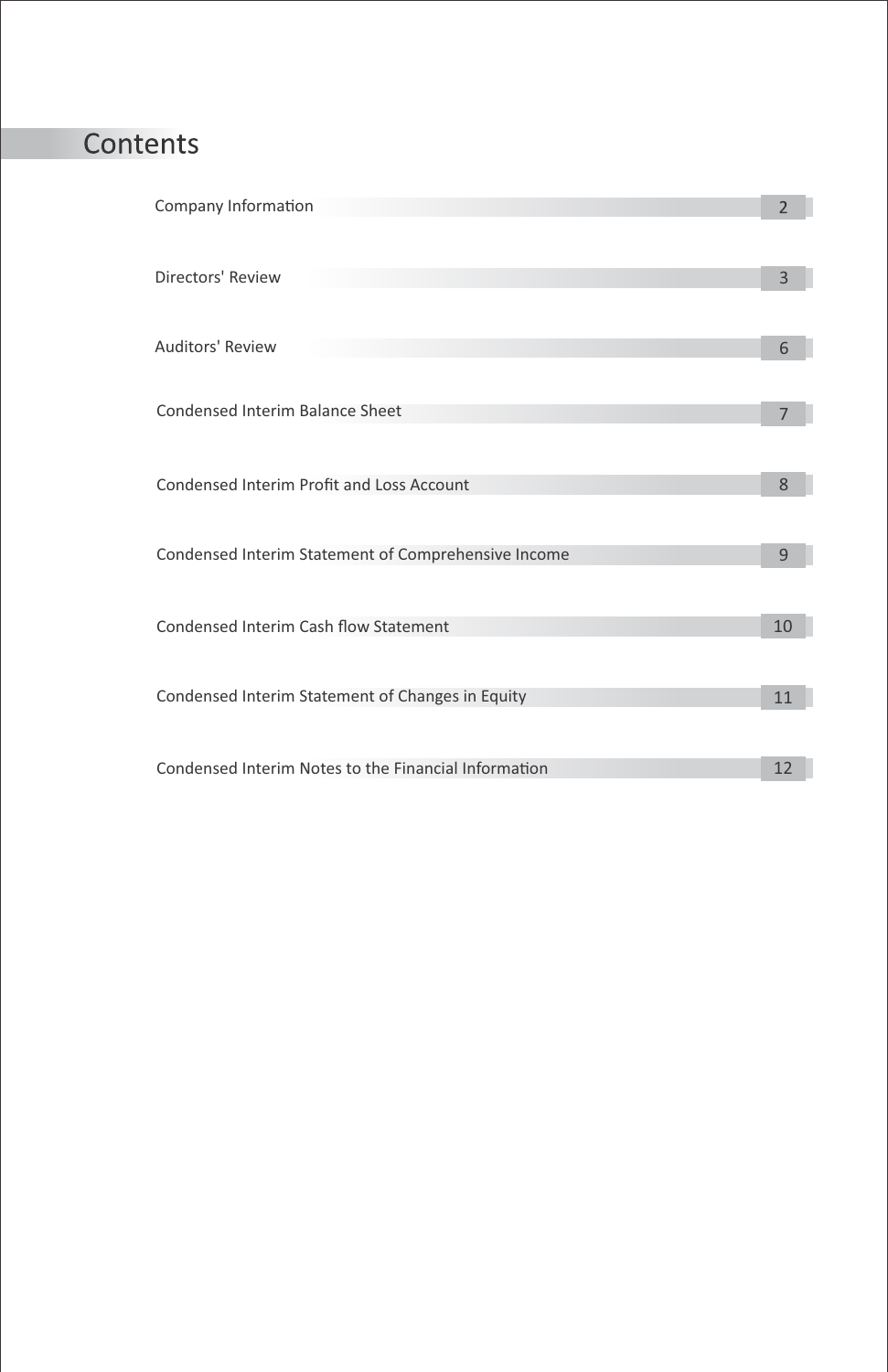### Company Information

### **BOARD OF DIRECTORS**

Mr. Wajahat A. Baqai *Chairman*

Mr. Muhammad Faisal Muzammil Acting Chief Executive Officer

Mr. Asim Imtiaz Basra

Mr. Bilal Asghar

Mr. Asim Murtaza Khan

Mr. Rehmat Ali Hasnie

Mr. Ahsan Raza Durrani

Mr. Masroor A. Qureshi

### **COMPANY SECRETARY & CFO**

Mr. Syed Taneem Haider

### **AUDIT COMMITTEE**

Mr. Asim Murtaza Khan *Chairman*

Mr. Ahsan Raza Durrani

Mr. Masroor A. Qureshi

Mr. Bilal Asghar

### **HR & REMUNERATION COMMITTEE**

Mr. Rehmat Ali Hasnie *Chairman*

Mr. Bilal Asghar

Mr. Muhammad Faisal Muzammil

### **LEGAL ADVISOR**

Mr. Barrister Babar S Imran

### **SHARES REGISTRAR**

Hameed Majeed Associates (Private) Limited

### **AUDITORS**

KPMG Taseer Hadi & Co. Chartered Accountants, Lahore.

### **BANKERS**

JS Bank Limited Faysal Bank Limited National Bank of Pakistan Standard Chartered Bank (Pakistan) Limited Albaraka Bank Pakistan Limited Dubai Islamic Bank Pakistan Limited Summit Bank Limited Silk Bank Limited Allied Bank Limited Bank Alfalah Limited The Bank of Punjab Bank Islami Pakistan Limited Askari Bank Limited Pak Libya Holding Company (Pvt.) Limited Soneri Bank Limited Citi Bank N.A. Meezan Bank United Bank Limited Habib Bank Limited

### **REGISTERED OFFICE**

2nd Floor Asia Centre, 8-Babar Block, New Garden Town, Lahore Ph: +92 (0) 42 35860341-44 Fax: +92 (0) 42 35860339-40

### **Project Locations**

#### **Unit I**

Urea Plant Iskanderabad, District Mianwali. Ph: +92 (0) 459 392346-49

### **Unit II**

GSSP Plant Hattar Road, Haripur. Ph: +92 (0) 995 616124-5

### **Company Website**

www.pafl.com.pk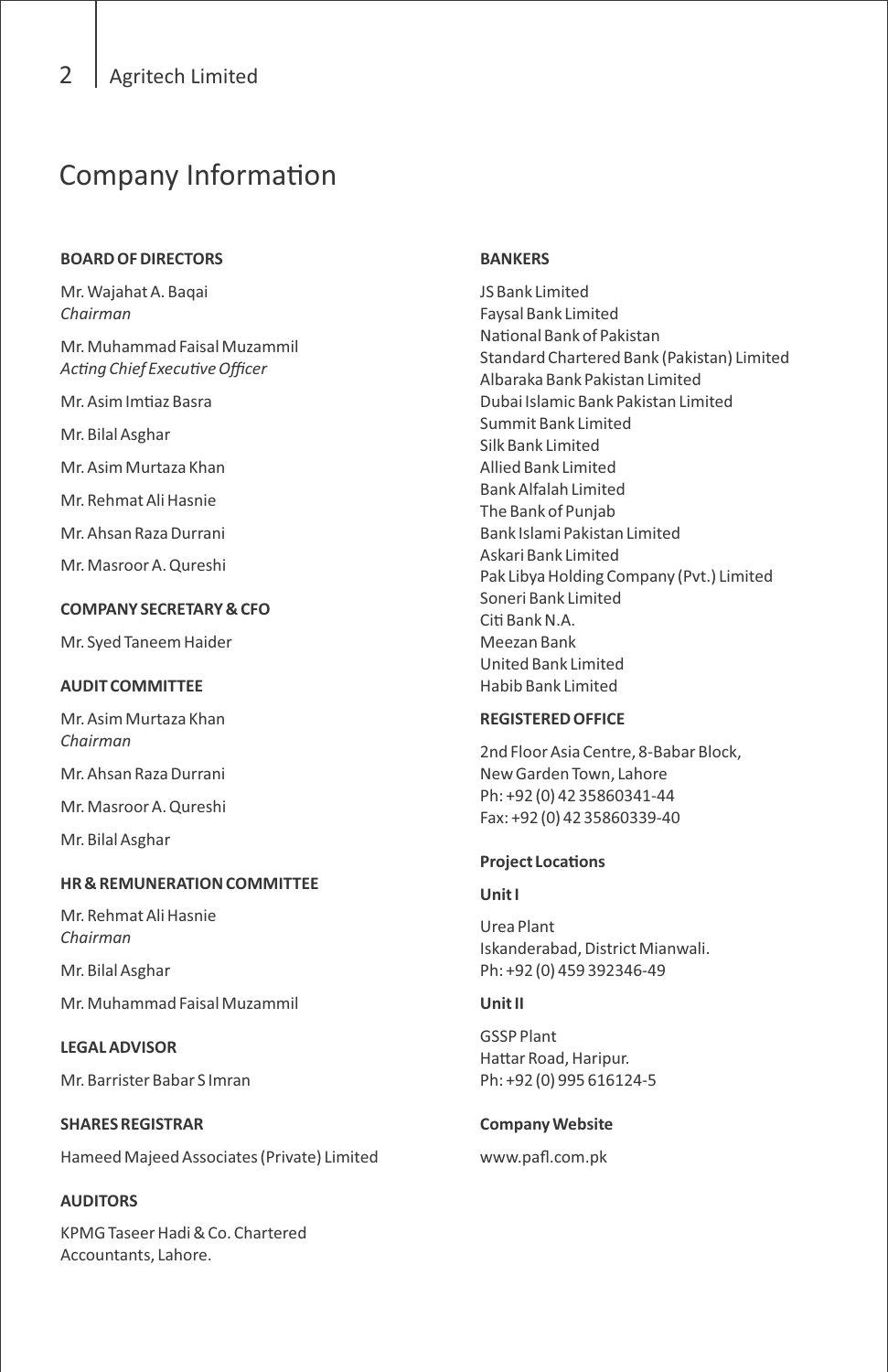### Directors' Review

The directors of Agritech Limited, henceforth called the Company, along with the management team are pleased to present the Company's Interim Report accompanied by the Reviewed Financial Statements for the Six months ended June 30, 2016.

These financial statements have been endorsed by the Acting Chief Executive Officer and one of the Directors in accordance with the Code of Corporate Governance, having been recommended for approval by the Audit Committee of the Board and approved by the Board of Directors for presentation.

#### **Business Review**

#### **Principal Activities**

The main business of the Company is the manufacturing and marketing of fertilizers. The Company owns and operates the country's one of the newest and most efficient urea manufacturing plant at Mianwali Punjab Province as well as a facility for the manufacture of SSP (Single Super Phosphate) at Haripur Hazara, Khyber Pakhtunkhwa (KPK) Province.

Having achieved the Company's strategic goal to become a diversified fertilizer manufacturer producing both nitrogenous and phosphatic fertilizers, the Company's products are sold under one of the most celebrated and trusted brand name "Tara" in the fertilizer market.

#### **First Half in Review**

#### **Financial Results of Agritech Limited**

|                                  | <b>Six Months ended</b><br>June 30, 2016 | Six Months ended<br>June 30, 2015 |
|----------------------------------|------------------------------------------|-----------------------------------|
| Sales - Net                      | 2,906,225,879                            | 792.584.471                       |
| <b>Operating Profit / (Loss)</b> | 11,046,065                               | (879, 073, 526)                   |
| <b>Finance cost</b>              | 1,109,538,493                            | 1,224,724,135                     |
| Loss before Tax                  | 1,071,161,064                            | 2,071,967,299                     |
| Loss after Tax                   | 842,885,747                              | 1,287,616,290                     |
| Loss per share                   | 2.37                                     | 3.48                              |

#### **Urea Business:**

The Company managed to produce 137,175 tons of Urea (2015: 25,903 tons) vs installed capacity of 215,000 tons during the first half. The improvement in production vs last year is attributed to the gas supply restoration to the company's Urea plant. Gas supply to the Company was restored in the last week of February 2016 and urea plant operated continuous for four months since then without any shutdown. The Company sold 86,944 tons of Urea (2015: 8,915 tons).

Improved gas supply to the fertilizer sector in 2016 increased the production of Urea during 1H 2016 by 19% (2947KT in 2016 vs 2475KT in 2015). Offtakes of Urea saw a decline of 36% during the1H 2016 (1830KT in 2016 vs 2867KT in 2015). Poor farm economics due to decline in commodity prices was the main reason of the decline in Urea industry offtakes in 2016.

Higher urea production eliminated any urea imports requirements vs last year imports of 443KT in 1h 2015. However, lower offtakes of Urea in 1H 2016 has resulted in increase in the urea inventory in the country and a Urea stock of 1670KT is available at the end of June 2016.

#### **Phosphates Business:**

Company produced 31,730 tons (2015: 21,714) of SSP. This production was 78% of the rated capacity and 46% higher than last year. Company sold 13,791 tons in 1H 2016 vs 18,995 tons; a decrease of 27% vs last year. Though Company had some 10KT of pending orders but these were not shifted to the market due to subsidy rumors in the finance bill of 2016-17. SSP business of the company is also being affected by the non-implementation of the Peshawar High Court and Supreme Court orders by the government to include the SSP of the company, manufactured from local rock, in the subsidy scheme announced.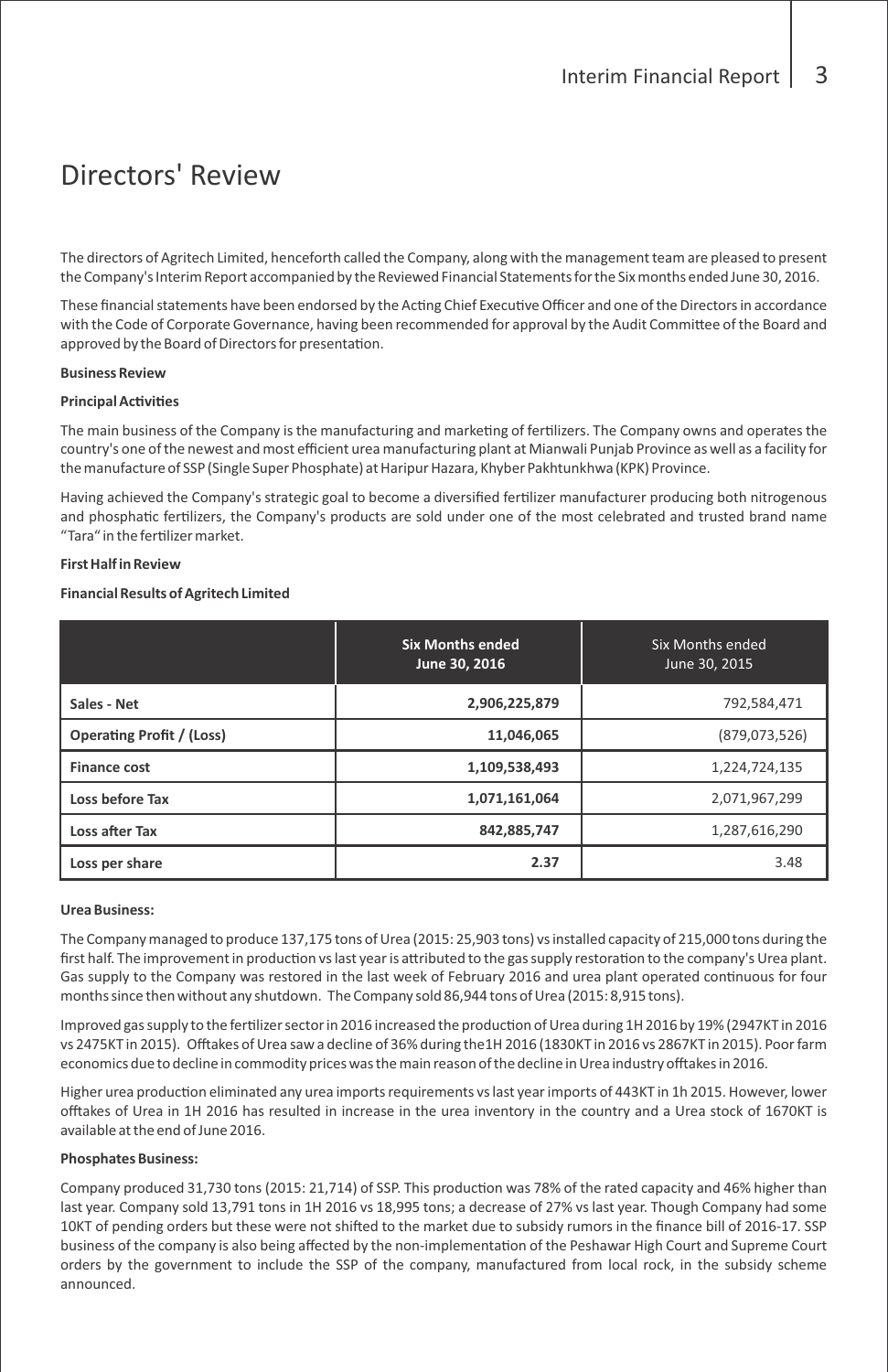### Directors' Review

DAP production increased by 6% in 1H 2015 (371KT vs351KT) due to better gas supply to the only DAP plant on SSGC. DAP offtakes increased by 9% to 520Kt in 1H 2016 vs 470KT last year. Decrease in international DAP prices lowered the domestic DAP prices that contributed to better offtakes. Imports of DAP also increased by 28% (263KT vs 206KT) during 1H 2016 vs last year.

### **Capital Restructuring:**

Major cause of delay, in debt servicing of the Company and accumulation of mark ups further increasing debt burden, over the years is due to the severe gas curtailment to the Company's urea plant. Lower than capacity production of Urea versus the available capacity contributed to restrained cash flows. Due to the serious gas curtailment issues in the past, a capital restructuring plan was envisaged with the cooperation of lenders to enable company to devise a sustainable capital structure, that includes the conversion of its existing long term debt including mark-up into preference shares and also seek approval of sale of excess land to payoff long term lenders.

Rehabilitation Plan of the Company was approved by the Board on November 5, 2013 and was also subsequently approved by Shareholders in an EOGM held on December 10, 2013. Subsequently, company filed a petition in Lahore High Court on June 05, 2016 for the enforceability of the scheme under section 284-288 of the Companies Ordinance, 1984. In this regard meetings of the shareholders (99.99% approval) and creditors (98% approval), under the supervision and orders of high court; have already been held on July 21, 2016 and July 25, 2016 respectively, to approve the scheme Rehabilitation Plan. By implementing this scheme before the end of 2016, the Company will achieve a suitable and sustainable capital structure and further improve its financial performance.

#### **Future Outlook**

The regular import of LNG in the country under the Government to Government agreement between Pakistan and Qatar has significantly improved the gas supply demand situation in the country. Fertilizer sector, being on the transmission network of the Sui Companies, is greatly benefited by this improved gas supply situation. The Company is too getting benefit of this improved gas supply scenario in the country whereby its plant, located in the north of the country on SNGPL system, is better positioned to utilize the surplus gas from the northern gas fields.

In order to improve the economics of the farmers, the Federal Government in collaboration with the Provinces announced Subsidy on Urea for the farmers in the Finance Bill of 2016-17 that lowered the urea prices by Rs. 400 per bag in the form of direct subsidy and reduction of output sales tax from existing 17% to 5%. This measure will increase the Urea offtakes in the later part of the year.

Similarly the subsidy on phosphates fertilizer was also continued for the financial year 2016-17 with subsidy on DAP of Rs. 300 per bag announced in the Finance Bill 2016-17. However, the SSP, particularly the SSP production from the local rock, was discriminated on the account of subsidy. The Company is in Supreme Court against the discriminatory treatment meted out to its SSP manufacturing.

#### **Modification in the Auditors report**

#### **Qualification**

In auditor's report for the period, auditors raised concern, "Company could not make timely repayments of principal and interest related to long term loans and certain financial & other covenants imposed by lenders could not be complied with. IAS - 1 requires that if an entity breaches a provision of long term loan, that liability becomes payable on demand and it should classify the liability as current. However, in these financial statements the long term debts have continued to be classified as long term according to respective loan repayment schedules."

The lenders have continued to show their confidence in diversified business and experienced management to gradually improve the financial performance of the company in this improved gas supply situation.. Moreover, the lenders have also signed the debt swap agreement, by virtue of which they have become sponsors of the Company. The management expects to deliver better performance with revitalized shareholding strength.

#### **Emphasis**

Auditors also raised concern about Company ability to operate as going concern. The fact of the matter is that the Company was unable to meet the covenants imposed by the lenders due to operational issues faced by the continued gas curtailments in the past and repeated gas load shedding. Auditors' assumption that the Company will operate as going concern is based on steps taken by the management during the year to mitigate the gas curtailment issue with continuous gas supply being secured since last week of February 2016.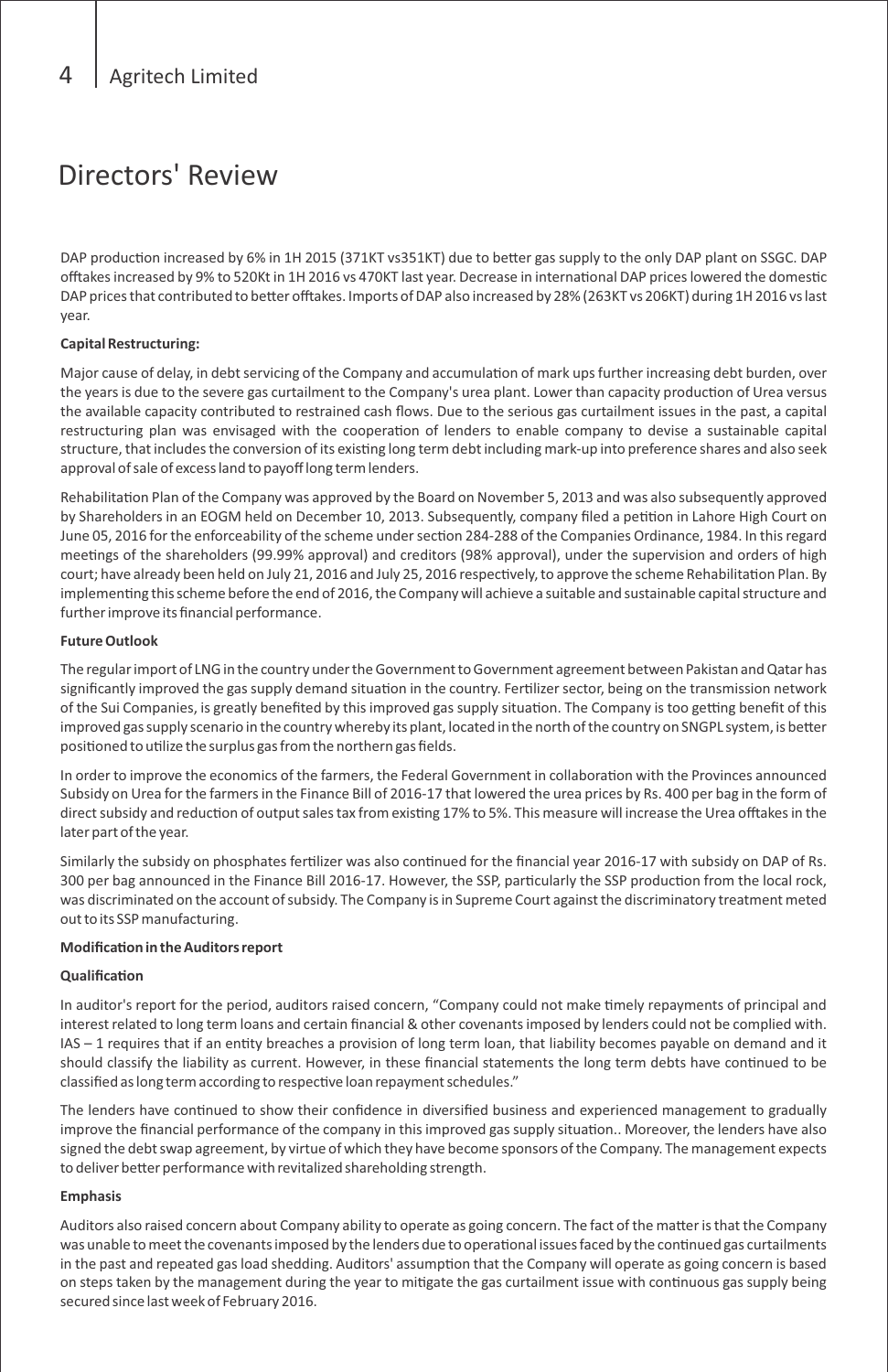### Directors' Review

Further, the Company is also in the process of implementing its comprehensive Rehabilitation plan though LHC whereby a sustainable capital structure (conversion of long term debt including markup into preference shares) and sale of excess land, to settle long term liabilities of the company, will be realized.

Auditors also emphasized on treatment of Redeemable Preference Shares. The redeemable Preference shares have been treated as part of equity, in view of the requirements of Companies Ordinance, 1984. The matter of its clarification will be dealt in accordance with the clarification from Securities and Exchange Commission of Pakistan (SECP).

#### **Acknowledgement**

The Board takes this opportunity to thank the Company's valued customers and the financial institutions whose faith and support over the years has cultivated a mutually beneficial relationship, playing a key role in the growth of the businesses.

The Board also wishes to place on record its appreciation for the employees of the Company. All this has been possible with their hard work and commitment.

On behalf of the Board

Lahore Date : 30 August, 2016

Acting Chief Executive Officer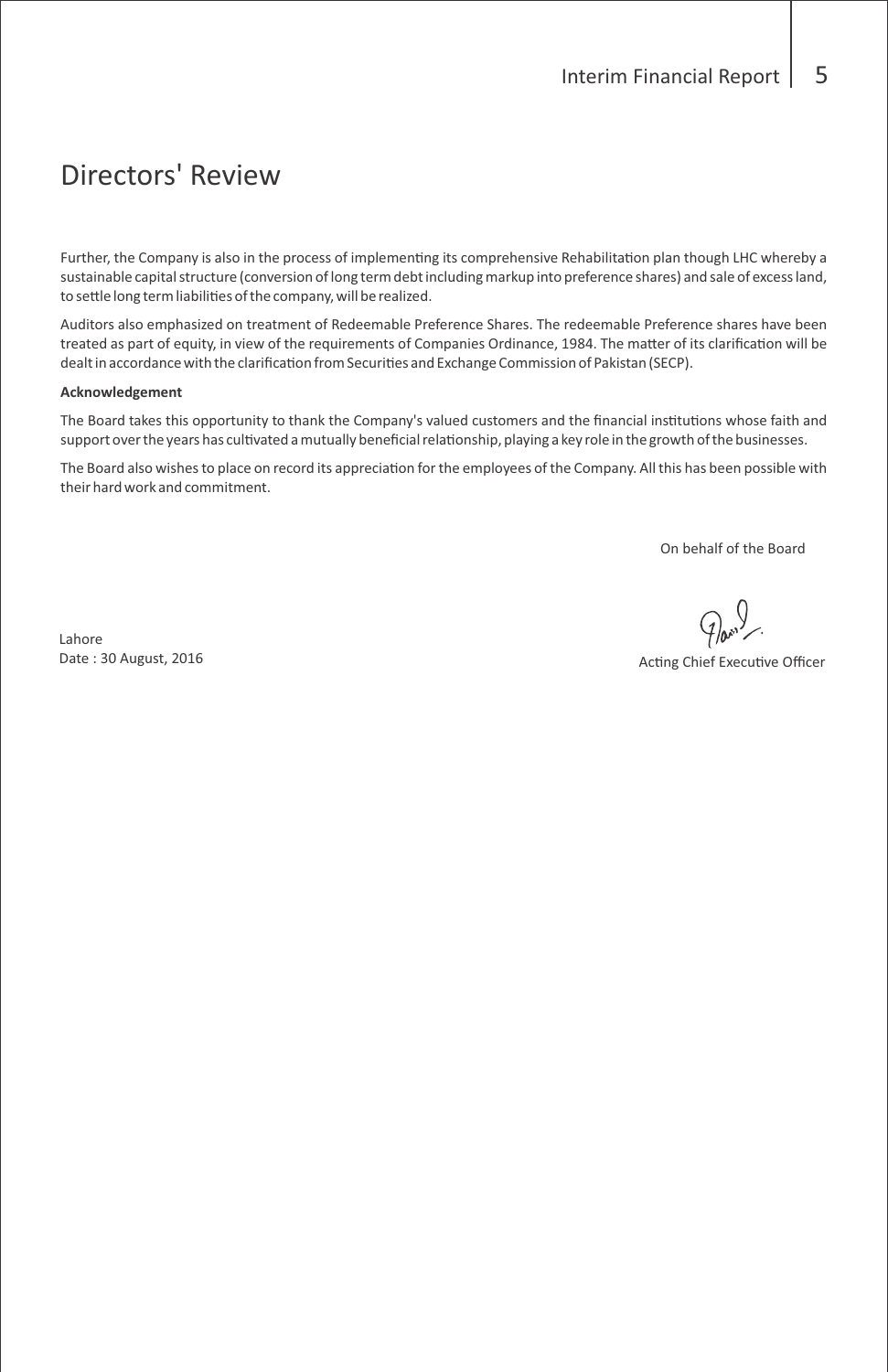### Auditors' Report to the Members on Review of Condensed Interim Financial Information

### *Introduction*

We have reviewed the accompanying condensed interim balance sheet of Agritech Limited ("the Company") as at 30 June 2016 and the related condensed interim profit and loss account, condensed interim cash flow statement, condensed interim statement of comprehensive income, condensed interim statement of changes in equity and notes to the accounts for the six months period then ended (here-in-after referred to as the "condensed interim financial information"). Management is responsible for the preparation and presentation of this condensed interim financial information in accordance with approved accounting standards as applicable in Pakistan for interim financial reporting. Our responsibility is to express a conclusion on this condensed interim financial information based on our review.

### *Scope of Review*

We conducted our review in accordance with International Standard on Review Engagements 2410, "Review of Interim Financial Information Performed by the Independent Auditor of the Entity". A review of interim financial information consists of making inquiries, primarily of persons responsible for financial and accounting matters, and applying analytical and other review procedures. Areview is substantially less in scope than an audit conducted in accordance with International Standards on Auditing and consequently does not enable us to obtain assurance that we would become aware of all significant matters that might be identified in an audit. Accordingly, we do not express an audit opinion.

### *Basis for Qualified Conclusion*

As stated in note 2.4 and 18 to the condensed interim financial information, the Company could not make timely repayments of principal and interest / mark-up related to long term debts and as at the reporting date certain financial and other covenants imposed by the lenders could not be complied with. International Accounting Standard on Presentation of financial statements (IAS-1) requires that if an entity breaches a provision of a long-term loan arrangement on or before the end of the reporting period with the effect that the liability becomes payable on demand, it should classify the liability as current. However, in this condensed interim financial information the long term debts have continued to be classified as long term according to the individual loan repayment schedules. Had these liabilities been classified as per the requirements of IAS-1, current liabilities of the Company would have increased by Rs. 6,554.81 million as at the reporting date.

### *Qualified Conclusion*

Based on our review, with the exception of matter described in the preceding paragraph, nothing has come to our attention that causes us to believe that the accompanying condensed interim financial information is not prepared, in all material respects, in accordance with approved accounting standards as applicable in Pakistan for interim financial reporting.

### *Emphasis of matter*

We draw attention to the following matters:

- i) Note 5 to the accompanying condensed interim financial information, whereby Redeemable Preference shares have been treated by the Company as part of equity, in view of the requirements of the Companies Ordinance, 1984. The matter of its classification will be dealt in accordance with the clarification from the Securities and Exchange Commission of Pakistan, as fully explained in note 5 to the condensed interim financial information; and
- ii) The Company has incurred a loss before tax of Rs. 1,071.16 million and reported negative cash flows of Rs. 1,604.65 million from operations during the six months period ended 30 June 2016 and, as of that date; its current liabilities exceeded its current assets by Rs. 28,721.30 million, including Rs. 21,519.12 million relating to overdue principal and interest / mark-up thereon, and accumulated losses of the Company exceeded the shareholder's equity by Rs. 3,172.95 million. The difference between current liabilities and current assets would be Rs. 35,276.11 million, had the Company classified its long term debts as current for reasons more fully explained in note 2.4 to the condensed interim financial information. These conditions indicate the existence of a material uncertainty that may cast significant doubt about the Company's ability to continue as a going concern. This condensed interim financial information has however been prepared on a going concern basis for the reasons more fully explained in note 2.3 to the condensed interim financial information.

Our conclusion is not qualified in respect of the above matters.

### *Other matters*

The figures for the quarters ended 30 June 2016 and 30 June 2015 in the condensed interim profit and loss account and condensed interim statement of comprehensive income have not been reviewed and we do not express a conclusion on them.

**Date:** 

**Lahore**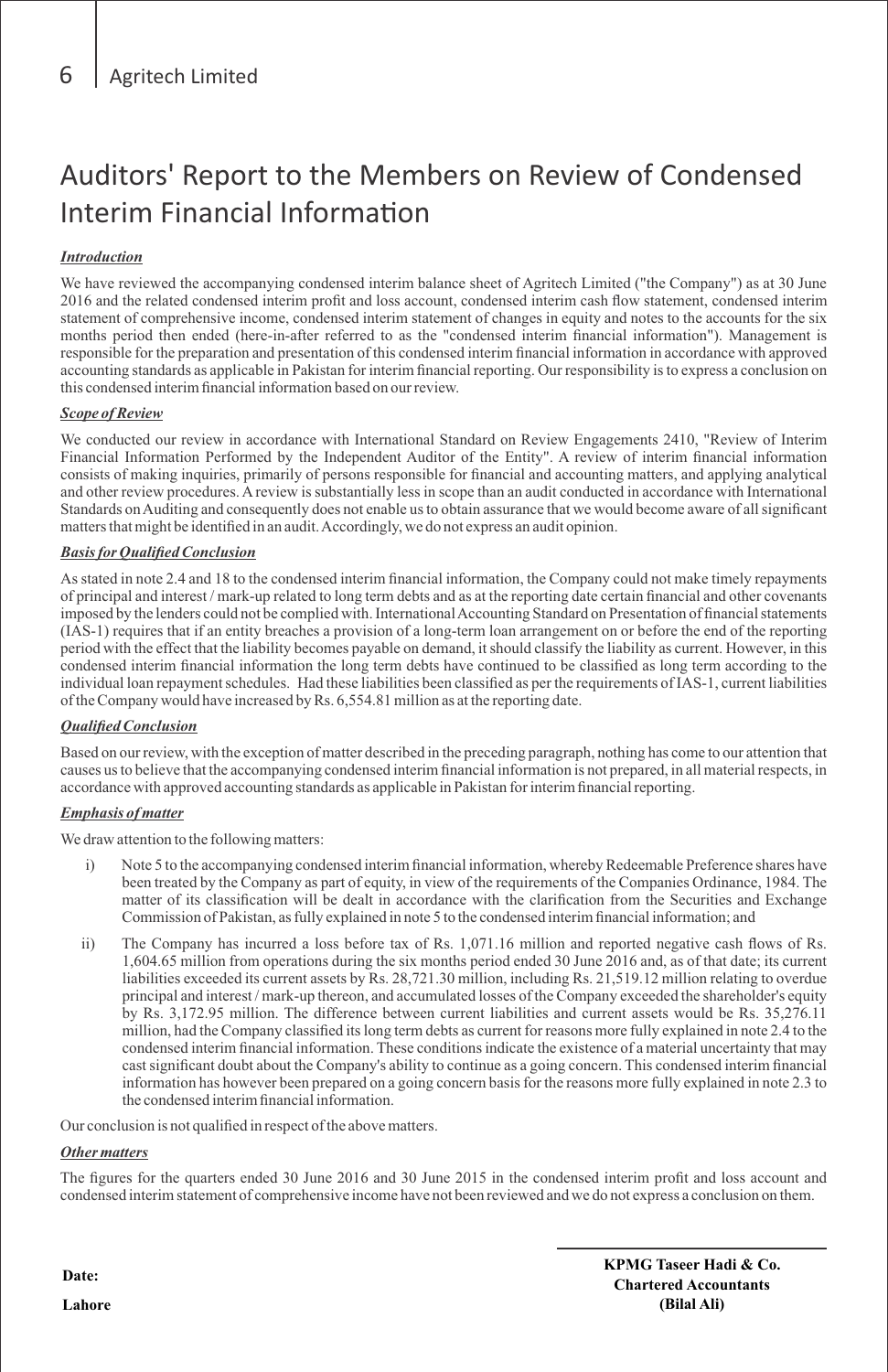### Condensed Interim Balance Sheet (Un-audited) *As at 30<sup>th</sup> June 2016*

|                                                                                                                  |                       | 30 June<br>2016                 | 31 December<br>2015             |
|------------------------------------------------------------------------------------------------------------------|-----------------------|---------------------------------|---------------------------------|
|                                                                                                                  | Note                  | <b>Rupees</b>                   | Rupees                          |
| <b>EQUITY AND LIABILITIES</b>                                                                                    |                       |                                 |                                 |
| Authorized share capital                                                                                         |                       | 15,000,000,000                  | 15,000,000,000                  |
| <b>Share capital and reserves</b>                                                                                |                       |                                 |                                 |
| Issued, subscribed and paid-up ordinary share capital<br>Issued, subscribed and paid-up preference share capital | $\boldsymbol{4}$<br>5 | 3,924,300,000<br>1,593,342,690  | 3,924,300,000<br>1,593,342,690  |
| Reserves<br><b>Accumulated losses</b>                                                                            |                       | 9,000,000<br>(8,699,596,630)    | 9,000,000<br>(7,940,977,277)    |
|                                                                                                                  |                       | (3,172,953,940)                 | (2,414,334,587)                 |
| Surplus on revaluation of fixed assets                                                                           |                       | 9,146,057,687                   | 9,314,273,887                   |
| <b>Non-current liabilities</b>                                                                                   |                       |                                 |                                 |
| Redeemable capital - secured                                                                                     | 6<br>$\overline{7}$   | 4,982,571,004                   | 6,583,561,201                   |
| Long term finances - secured<br>Long term payables - unsecured<br>Deferred liabilities:                          |                       | 1,472,667,325<br>31,135,199     | 2,259,740,740<br>31,135,199     |
| - staff retirement benefits<br>- deferred taxation                                                               |                       | 22,377,871                      | 22,891,426                      |
|                                                                                                                  |                       | 2,808,599,159<br>9,317,350,558  | 3,063,713,959<br>11,961,042,525 |
| <b>Current liabilities</b>                                                                                       |                       |                                 |                                 |
| Current maturity of non-current liabilities                                                                      |                       | 12,861,835,506                  | 10,460,164,858                  |
| Short term borrowings -secured                                                                                   | 8                     | 4,853,673,792                   | 3,674,801,309                   |
| Trade and other payables<br>Interest / mark-up accrued on borrowings                                             |                       | 3,827,093,995<br>12,030,941,928 | 4,105,651,488<br>11,203,349,154 |
| Preference dividend payable                                                                                      |                       | 766,438,989                     | 679,284,007                     |
|                                                                                                                  |                       | 34,339,984,210                  | 30,123,250,816                  |
| <b>Contingencies and commitments</b>                                                                             | 9                     | 49,630,438,515                  | 48,984,232,641                  |
| <b>ASSETS</b>                                                                                                    |                       |                                 |                                 |
| Non-current assets                                                                                               |                       |                                 |                                 |
| Property, plant and equipment                                                                                    | 10                    | 41,357,764,453                  | 41,896,367,476                  |
| Intangible assets                                                                                                |                       | 2,570,468,782                   | 2,575,781,782                   |
| Long term loans and advances - considered good<br>Long term deposits - unsecured, considered good                |                       | 15,238,571<br>68,283,723        | 16,977,706<br>68,295,921        |
|                                                                                                                  |                       | 44,011,755,529                  | 44,557,422,885                  |
| <b>Current assets</b>                                                                                            |                       |                                 |                                 |
| Stores, spares and loose tools                                                                                   |                       | 2,030,843,794                   | 2,050,290,642                   |
| Stock-in-trade                                                                                                   | 11                    | 1,708,724,163                   | 630,947,812                     |
| Trade debts                                                                                                      |                       | 207,588,499                     | 61,149,299                      |
| Advances, deposits, prepayments and other receivables<br>Advance tax - net of provision                          |                       | 1,339,579,827<br>290,465,823    | 918,899,967<br>282,234,570      |
| Cash and bank balances                                                                                           | 12                    | 41,480,880                      | 483,287,466                     |
|                                                                                                                  |                       | 5,618,682,986                   | 4,426,809,756                   |
|                                                                                                                  |                       | 49,630,438,515                  | 48,984,232,641                  |

The annexed notes 1 to 22 form an integral part of this condensed interim financial information.

 $\mathcal{G}_{\bm{w}^{\bm{s}}}^{\left( \bm{\mu} \right)}$ **Lahore Acting Chief Executive Director**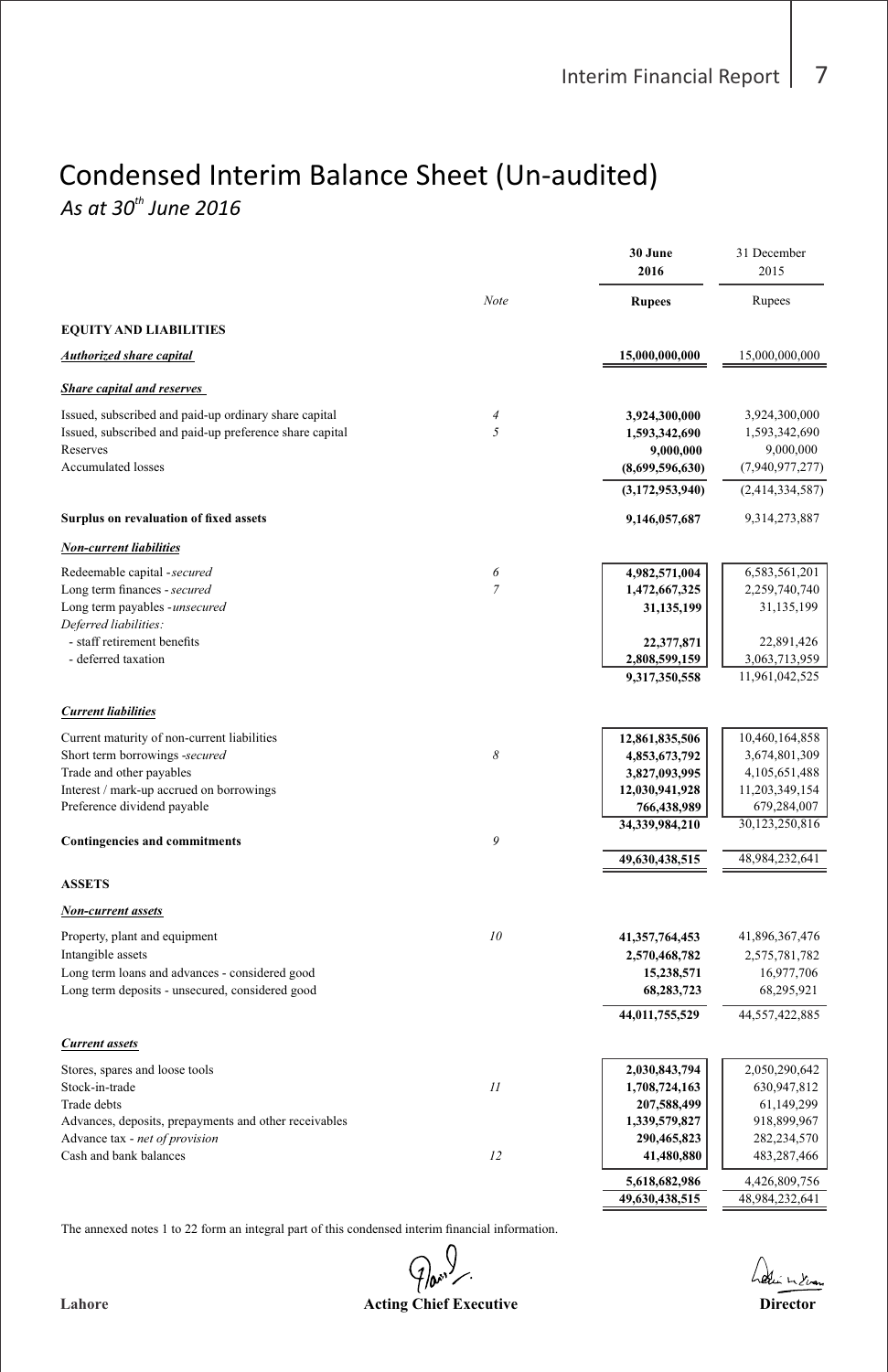### Condensed Interim Profit and Loss Account (Un-audited)

For the six months period and quarter ended 30<sup>th</sup> June 2016

|                                     |      | Six months period ended |                 | Three months period ended |                 |
|-------------------------------------|------|-------------------------|-----------------|---------------------------|-----------------|
|                                     |      | 30 June                 | 30 June         | 30 June                   | 30 June         |
|                                     |      | 2016                    | 2015            | 2016                      | 2015            |
|                                     | Note | <b>Rupees</b>           | Rupees          | <b>Rupees</b>             | Rupees          |
| Sales - net                         |      | 2,906,225,879           | 792,584,471     | 1,714,665,706             | 621, 537, 223   |
| Cost of sales                       |      | (2,442,780,406)         | (1,296,102,508) | (1, 191, 532, 328)        | (643, 305, 859) |
| <b>Gross Profit/ (loss)</b>         |      | 463,445,473             | (503, 518, 037) | 523,133,378               | (21,768,636)    |
| Selling and distribution expenses   |      | (156, 505, 489)         | (50, 260, 235)  | (101, 077, 507)           | (27,836,052)    |
| Administrative and general expenses |      | (289, 824, 895)         | (324, 673, 072) | (126, 785, 278)           | (158, 552, 613) |
| Other Expenses                      |      | (6,069,024)             | (622, 182)      | (9, 298, 649)             | (4,102,820)     |
| <b>Operating Profit/ (loss)</b>     |      | 11,046,065              | (879,073,526)   | 285,971,944               | (212, 260, 121) |
| Finance cost                        |      | (1,109,538,493)         | (1,224,724,135) | (542, 357, 571)           | (598, 329, 620) |
| Other income                        | 13   | 27,331,364              | 31,830,362      | 22,779,265                | 10,113,325      |
| <b>Loss before taxation</b>         |      | (1,071,161,064)         | (2,071,967,299) | (233,606,362)             | (800, 476, 416) |
| Taxation                            |      | 228,275,317             | 784,351,009     | (101, 154, 050)           | 265,439,720     |
| <b>Loss after taxation</b>          |      | (842, 885, 747)         | (1,287,616,290) | (334,760,412)             | (535,036,696)   |
|                                     |      |                         |                 |                           |                 |
| Loss per share - basic and diluted  |      | (2.37)                  | (3.48)          | (0.95)                    | (1.47)          |

The annexed notes 1 to 22 form an integral part of this condensed interim financial information.

 $\mathcal{G}_h$ **Lahore Acting Chief Executive Director**

hodin milian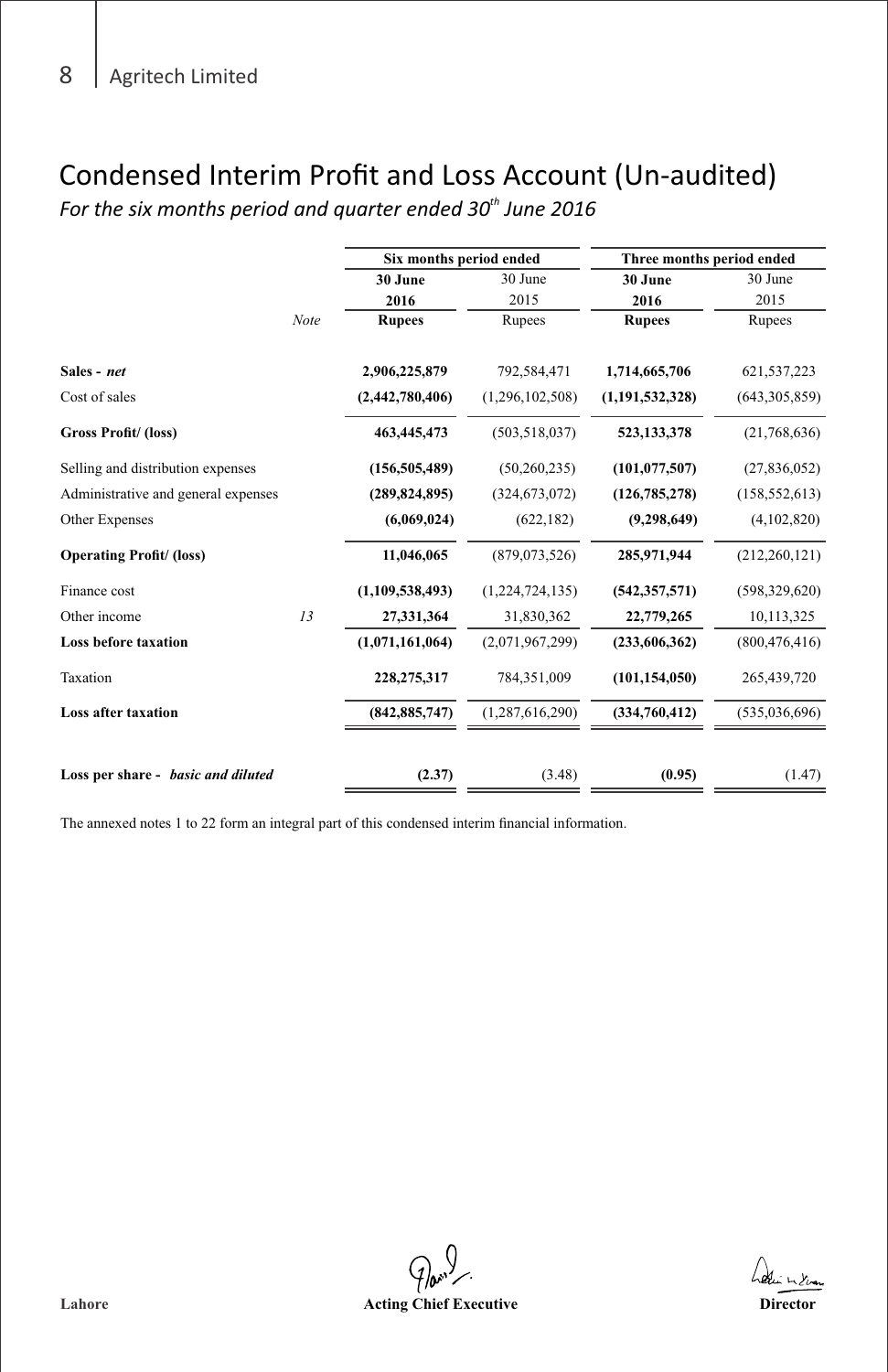### Condensed Interim Statement of Comprehensive Income (Un-audited) For the six months period and quarter ended 30<sup>th</sup> June 2016

|                                                                     |                          | Six months period ended<br>Three months period ended |               |               |
|---------------------------------------------------------------------|--------------------------|------------------------------------------------------|---------------|---------------|
|                                                                     | 30 June                  | 30 June                                              | 30 June       | 30 June       |
|                                                                     | 2016                     | 2015                                                 | 2016          | 2015          |
|                                                                     | <b>Rupees</b>            | Rupees                                               | <b>Rupees</b> | Rupees        |
| <b>Loss after taxation</b>                                          | (842, 885, 747)          | (1,287,616,290)                                      | (334,760,412) | (535,036,696) |
| Other comprehensive income                                          |                          |                                                      |               |               |
| Items that will not be reclassified to profit<br>and loss account:  |                          |                                                      |               |               |
| Remeasurement of defined<br>benefit liability<br><b>Related Tax</b> | 4,578,819<br>(1,373,645) | 5,189,427<br>(1, 556, 828)                           |               |               |
|                                                                     | 3,205,174                | 3,632,599                                            |               |               |
| <b>Total comprehensive loss</b>                                     |                          |                                                      |               |               |
| for the period                                                      | (839,680,573)            | (1,283,983,691)                                      | (334,760,412) | (535,036,696) |
|                                                                     |                          |                                                      |               |               |

The annexed notes 1 to 22 form an integral part of this condensed interim financial information.

 $\mathcal{G}_{\boldsymbol{w}}^{\mathcal{Y}}$ **Lahore Acting Chief Executive Director**

harri milian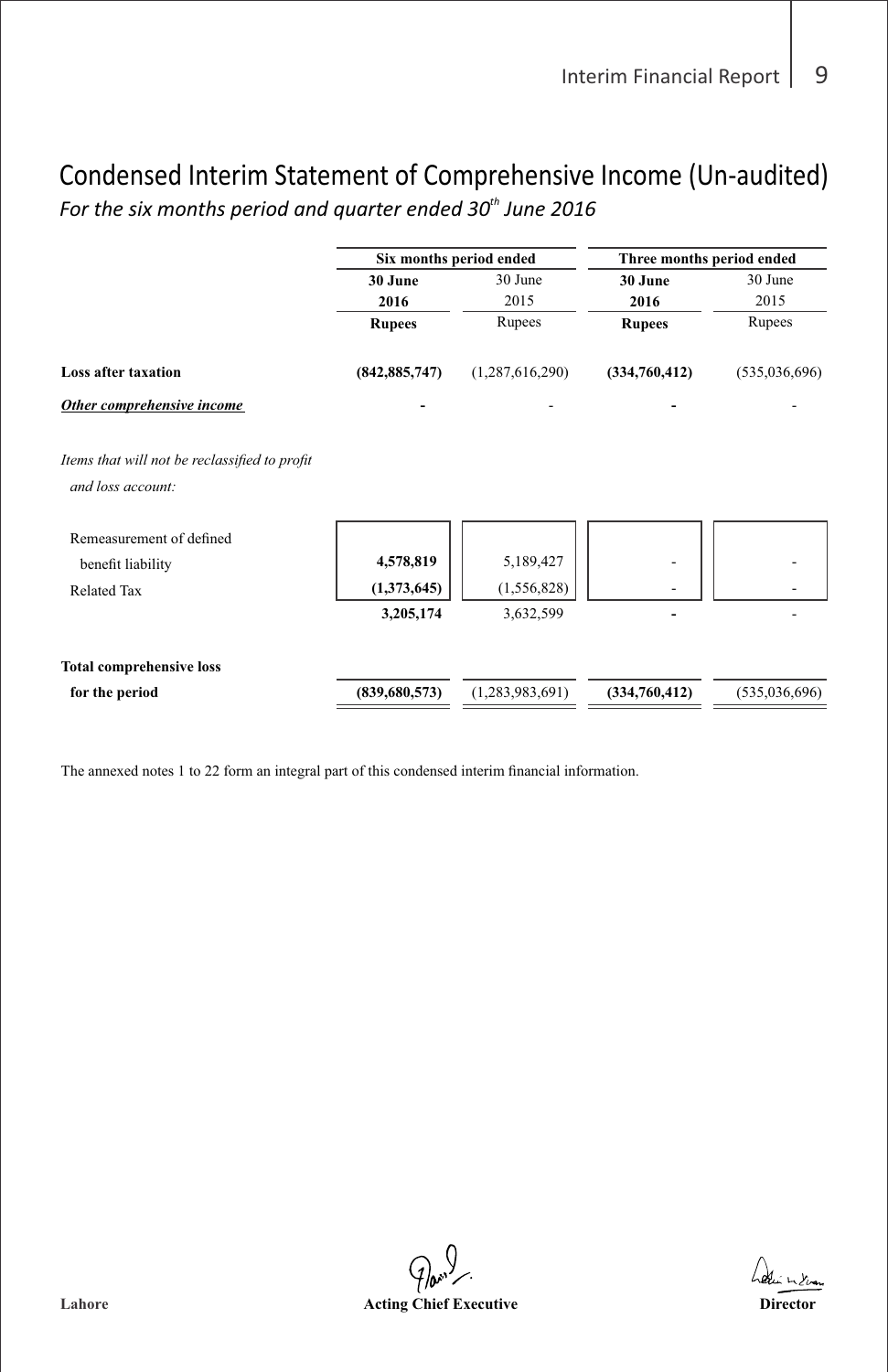### Condensed Interim Cash flow Statement (Un-audited)

For the six months period ended 30<sup>th</sup> June 2016

|                                                                  |      | 30 June         | 30 June         |
|------------------------------------------------------------------|------|-----------------|-----------------|
|                                                                  |      | 2016            | 2015            |
|                                                                  | Note | <b>Rupees</b>   | Rupees          |
| Cash flows from operating activities                             |      |                 |                 |
| Cash used in operations                                          | 15   | (1,319,534,603) | (315,992,731)   |
| Finance cost paid                                                |      | (253,343,753)   | (88, 114, 841)  |
| Interest income received                                         |      | 2,170,299       | 3,670,888       |
| Staff retirement benefits paid                                   |      | (1,859,745)     | (1,433,218)     |
| Long term advances received                                      |      | 1,739,135       | 1,730,097       |
| Long term deposits received /(paid)                              |      | 12,198          | (10, 722, 672)  |
| Taxes paid                                                       |      | (33,832,468)    | (48,316,806)    |
| Net cash used in operating activities                            |      | (1,604,648,937) | (459, 179, 283) |
| <b>Cash flows from investing activities</b>                      |      |                 |                 |
| Acquisition of property, plant and equipment                     |      | (3,554,653)     | (6,936,347)     |
| Proceeds from disposal of property, plant and equipment          |      | 2,518,907       | 4,620,164       |
| Net cash used in investing activities                            |      | (1,035,746)     | (2,316,183)     |
| <b>Cash flows from financing activities</b>                      |      |                 |                 |
| Repayment of liabilities against assets subject to finance lease |      |                 | (40, 821, 115)  |
| Long term loans - Repayment                                      |      | (14,994,930)    |                 |
| Short term borrowings - net                                      |      | 1,208,172,149   | 28,649,197      |
| Net cash generated from / (used in) financing activities         |      | 1,193,177,219   | (12, 171, 918)  |
| Net decrease in cash and cash equivalents                        |      | (412, 507, 464) | (473, 667, 384) |
| Cash and cash equivalents at beginning of the period             |      | (2,025,853,035) | (2,199,737,107) |
| Cash and cash equivalents at end of the period                   | 17   | (2,438,360,499) | (2,673,404,491) |

The annexed notes 1 to 22 form an integral part of this condensed interim financial information.

 $\mathcal{D}_{\boldsymbol{\theta}^{\boldsymbol{\omega}}}$ Lahore *Chief Executive* **Acting Chief Executive** *Director* **Director**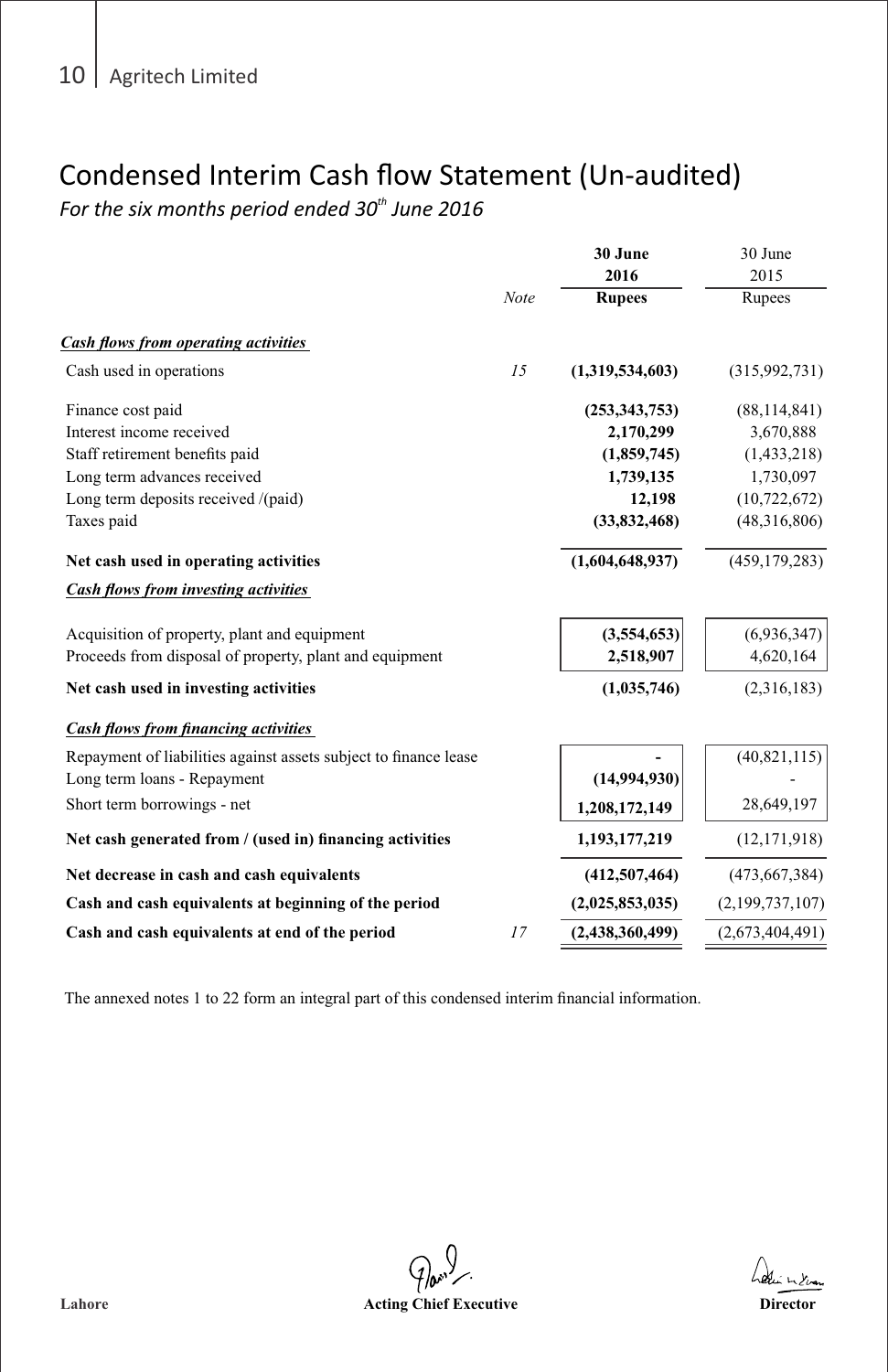# Condensed Interim Statement of Changes in Equity (Un-audited)

For the six months period ended 30<sup>th</sup> June 2016

|                                                                                                                                                     | Share capital      |                      |                                       |                              |                        |
|-----------------------------------------------------------------------------------------------------------------------------------------------------|--------------------|----------------------|---------------------------------------|------------------------------|------------------------|
|                                                                                                                                                     | Ordinary<br>shares | Preference<br>shares | <b>Reserves</b><br>Revenue<br>reserve | <b>Accumulated</b><br>losses | <b>Total</b><br>equity |
|                                                                                                                                                     | <b>Rupees</b>      | <b>Rupees</b>        | <b>Rupees</b>                         | <b>Rupees</b>                | <b>Rupees</b>          |
| Balance as at 01 January 2015 - audited                                                                                                             | 3,924,300,000      | 1,593,342,690        | 9,000,000                             | (4,504,448,372)              | 1,022,194,318          |
| Total comprehensive loss for the period<br>ended 30 June 2015                                                                                       |                    |                      |                                       | (1, 283, 983, 691)           | (1,283,983,691)        |
| Surplus transferred to accumulated losses on account of<br>incremental depreciation on revaluation of<br>property, plant and equipment - net of tax |                    |                      |                                       | 90,769,797                   | 90,769,797             |
| Transaction with shareholders of the Company                                                                                                        |                    |                      |                                       |                              |                        |
| Preference dividend for the period                                                                                                                  |                    |                      |                                       | (86,913,575)                 | (86,913,575)           |
| As at 30 June 2015 - unaudited                                                                                                                      | 3,924,300,000      | 1,593,342,690        | 9,000,000                             | (5,784,575,841)              | (257, 933, 151)        |
| Total comprehensive loss for the period<br>ended 31 December 2015                                                                                   |                    |                      |                                       | (2,207,845,861)              | (2,207,845,861)        |
| Surplus transferred to accumulated losses on account of<br>incremental depreciation on revaluation of<br>property, plant and equipment - net of tax |                    |                      |                                       | 139,798,546                  | 139,798,546            |
| Transaction with shareholders of the Company                                                                                                        |                    |                      |                                       |                              |                        |
| Preference dividend for the period                                                                                                                  |                    |                      |                                       | (88, 354, 121)               | (88, 354, 121)         |
| As at 31 December 2015 - audited                                                                                                                    | 3,924,300,000      | 1,593,342,690        | 9,000,000                             | (7,940,977,277)              | (2,414,334,587)        |
| Total comprehensive loss for the period<br>ended 30 June 2016                                                                                       |                    |                      |                                       | (839, 680, 573)              | (839, 680, 573)        |
| Surplus transferred to accumulated losses on account of:<br>- disposal of property, plant and equipment                                             |                    |                      |                                       | 4.568.763                    | 4.568.763              |
| - incremental depreciation on revaluation of<br>property, plant and equipment - net of tax                                                          |                    |                      |                                       | 163,647,439                  | 163,647,439            |
| Transaction with shareholders of the Company                                                                                                        |                    |                      |                                       |                              |                        |
| Preference dividend for the period                                                                                                                  |                    |                      |                                       | (87, 154, 982)               | (87, 154, 982)         |
| As at 30 June 2016 -un-audited                                                                                                                      | 3,924,300,000      | 1,593,342,690        | 9,000,000                             | (8,699,596,630)              | (3,172,953,940)        |

 The annexed notes 1 to 22 form an integral part of this condensed interim financial information.

 $\mathcal{Q}_{\boldsymbol{w}}$ **Lahore Acting Chief Executive Director**

hedin milian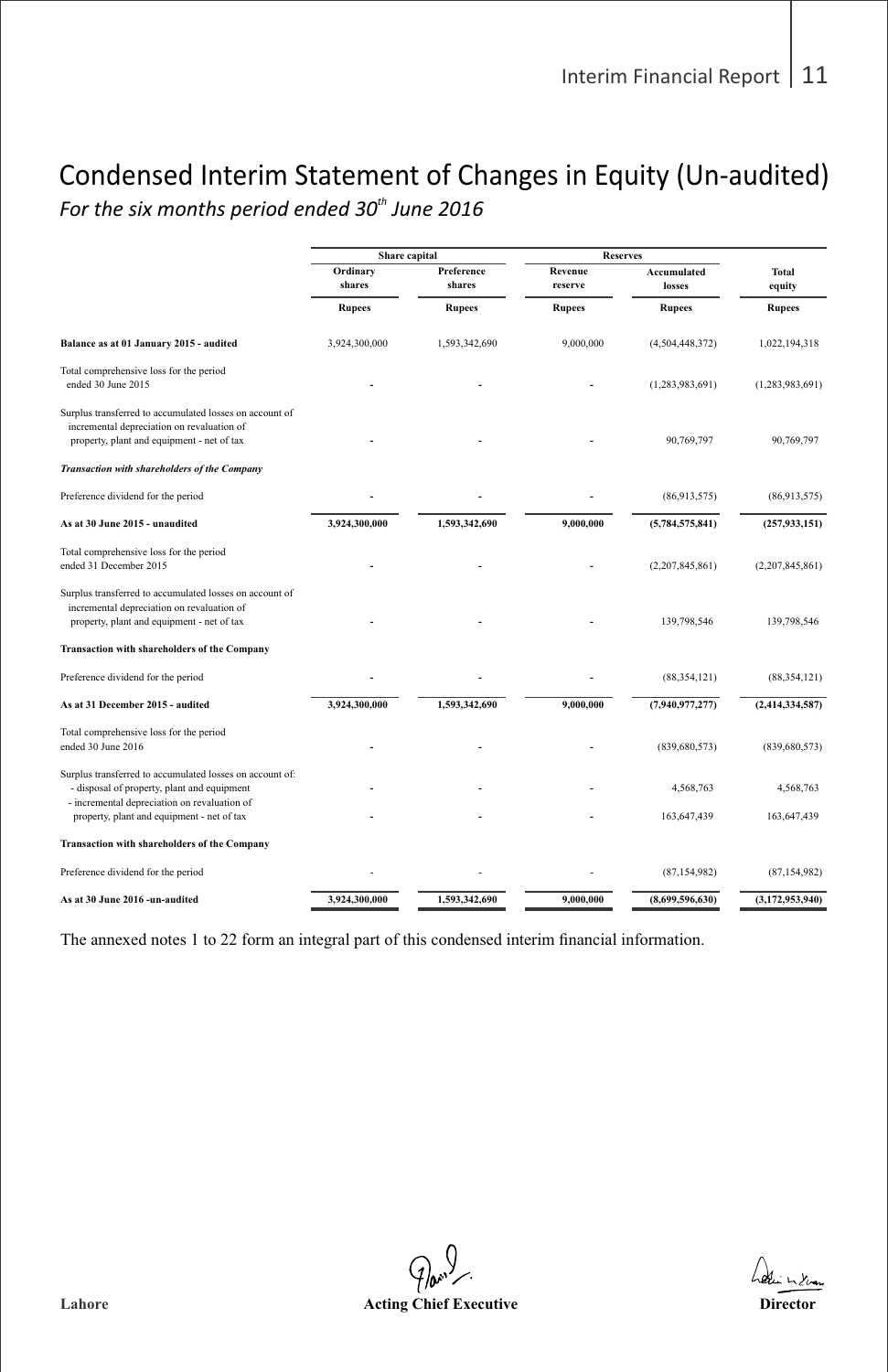### **1 Reporting Entity**

Agritech Limited was incorporated in Pakistan on 15 December 1959 as an unlisted Public Limited Company under the Companies Act, 1913 (now Companies Ordinance, 1984) and was a wholly owned subsidiary of National Fertilizer Corporation of Pakistan (Private) Limited ("NFC"), a Government owned corporation, until 15 July 2006. Subsequently, 100% shares of the Company were acquired by Azgard Nine Limited ("ANL") as a part of privatization process of Government of Pakistan as stipulated in the Share Purchase Agreement dated 15 July 2006. On 12 April 2010, the Company was listed on Pakistan Stock Exchange ("PSX") vide PSX Notification No. PSX/N-1940. On 31 October 2012, ANL sold majority of its shareholding in the Company to a consortium of banks and financial institutions. The registered office of the Company is situated at 2nd Floor, Asia Centre, 8-Babar Block, New Garden Town, Lahore. The principal business of the Company is production and sale of Urea and Granulated Single Super Phosphate ("GSSP") fertilizer. The Company has two production units with Unit I located at Iskanderabad, District Mianwali and Unit II at Hattar Road, Haripur.

### **2 Basis of preparation**

### **2.1 Basis of accounting**

- **2.1.1** This condensed interim financial information comprises the condensed interim balance sheet of Agritech Limited ("the Company"), as at 30 June 2016 and the related condensed interim profit and loss account, condensed interim statement of comprehensive income, condensed interim cash flow statement and condensed interim statement of changes in equity together with the notes forming part thereof.
- **2.1.2** This condensed interim financial information of the Company for the six months period ended 30 June 2016 has been prepared in accordance with the requirements of the International Accounting Standard (IAS) 34 - Interim Financial Reporting and provisions of and directives issued under the Companies Ordinance, 1984. In case where requirements differ, the provisions of or directives issued under the Companies Ordinance, 1984 have been followed.
- **2.1.3** This condensed interim financial information does not include all of the information required for full annual financial statements and should be read in conjunction with the financial statements for the year ended on 31 December 2015.
- **2.1.4** This condensed interim financial information is being submitted to the shareholders as required by Section 245 of the Companies Ordinance, 1984.

### **2.2 Judgments and estimates**

The preparation of condensed interim financial information requires management to make judgments, estimates and assumptions for the application of accounting policies and the reported amounts of assets and liabilities, income and expense. Actual results may differ from these estimates. In preparing this condensed interim financial information, the significant judgments made by the management in applying accounting policies and key sources of estimation were the same as those that were applied to the financial statements as at and for the year ended 31 December 2015.

### **2.3 Going concern assumption**

The gas curtailment to the Company's urea plant has been the most crucial factor for the past years' operational and liquidity issues of the Company. The fertilizer sector as a whole and the Company in particular faced unprecedented gas curtailment during last five years. The Company has been financing its assets and operations through high level of borrowings. Due to overall gas shortage in the system, Government of Pakistan ("GOP") diverted gas from fertilizer sector to other sectors particularly power sector during summer and domestic sector during winter. This gas curtailment caused low urea production at the Company versus available capacity causing continuous operational and liquidity issues which resulted in over due borrowings and related mark-up as referred to in note 18 to the condensed interim financial information.

The beginning of 2016 saw significant improvement of gas supply in the country with the regular imports of liquefied natural gas ("LNG") by the Government of Pakistan ("GOP") from Qatar under the government to government agreement for 400 mmcfd. The regular imports improved the RLNG supply particularly to the SNGPL benefitting consumers including fertilizer sector. The supply of gas was restored to the Company in the last week of February 2016 and on the basis of continuous gas supply from SNGPL system, the Company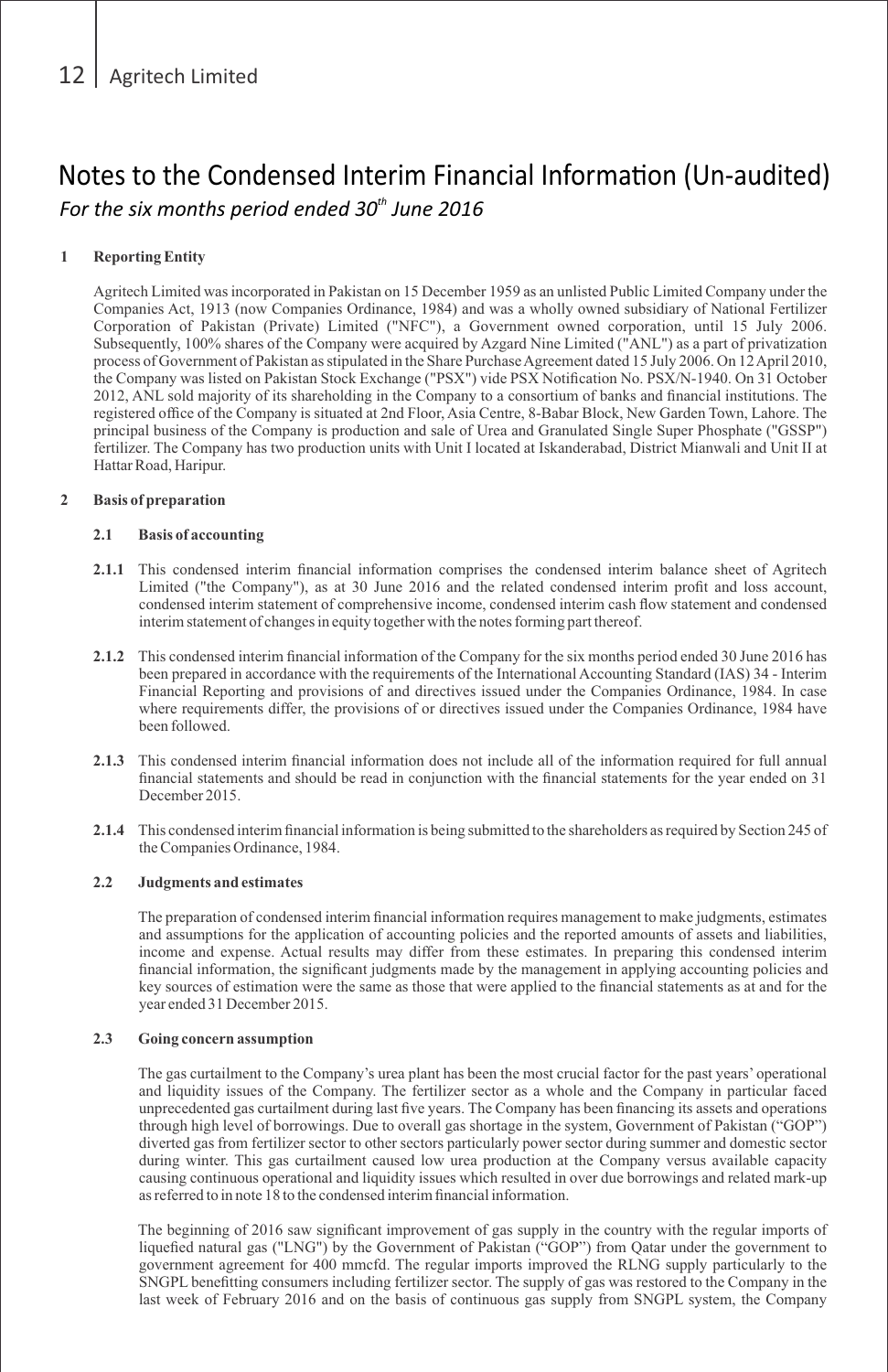operated the urea plant without any shutdown and consequently produced 137,175 M.Ton urea (30 June 2015: 18,555 M.Ton). The Company during the said period also sold 86,944 tons Urea (30 June 2015: 9,012 tons) significantly improving the financial position of the company. The Company has incurred a loss before tax of Rs. 1,071.16 million (30 June 2015: Rs. 2,071.98 million) during this interim period and as at the reporting date, its current liabilities have exceeded its current assets by Rs. 28,721.30 million, including Rs. 21,519.12 million relating to overdue principal and interest / mark-up thereon, and accumulated losses of the Company exceeded the shareholder's equity by Rs. 3,172.95 million. The difference between current liabilities and current assets would have been Rs. 35,276.11 million, had the Company classified its long term debts as current for reasons fully explained in note 2.4 to the condensed financial information.

These conditions still cast doubt on the Company's ability to continue as a going concern and, therefore, it may not be able to realize its assets and discharge its liabilities in the normal course of business. However, the management is confident that the Company will be able to continue as a going concern based on the expectation of continuous availability of gas and conversion of its over-due long-term debts and related mark-up into preference shares.

The expectation of continuous availability of gas is based on the fact that the GOPhas signed a 15 year agreement with Government of Qatar, to import nearly 3.75 million tons of LNG per year. Last year GOP successfully managed to install first ever LNG Terminal at Port Qasim having a capacity of 600 mmscfd. Sui Northern Gas Pipeline Limited ("SNGPL") is receiving almost complete flow of LNG imports under swap arrangement. Resultantly post winter gas situation in Pakistan has been significantly improved. Besides this, the surplus gas from Khyber Pakhtunkhwa ("KPK") post winter is also available in the SNGPL north system. Both these factors have contributed in restoration of supply of gas to the Company on 25 February 2016 and the Company was able to operate for a continuous period of 126 days after a gap of six years. Moreover, the outlook of supply to the Company in subsequent months of 2016 looks further promising due to the fact that fresh discoveries are announced in Hangu Block with first well at Mardan Khel with a potential of 40 mmscfd of additional gas (overall potential of Hangu Block is 200-250 mmscfd). The Company being the biggest gas consumer in north, will be beneficiary of this additional flow. At present the Company has the option of both; keep on getting domestic gas from SNGPLsystem or switch to RLNG under swap arrangement.

The expectation of continuous availability of gas for the rest of the year and in future looks further promising as the LNG imports continued and GOP is planning to increase the LNG import volumes to the tune of 1.2 BCF. Besides this, the exploration activities in the north of the country particularly in Khyber Pakhtunkhwa (KPK) Province are being accelerated which will increase the gas supply into SNGPL system from the northern sources, greatly benefitting the Company in terms of its gas supply from these sources.

Additionally, the Company plans to start the development and sale of its spare land after the necessary legal and commercial approvals. The proceeds from the sale of land will help settle the long term liabilities of the company.

With the support of its lenders, the Company has planned to convert its existing long term debt including mark-up into preference shares and necessary steps have been initiated in this regard. Consequent to the approval by the Board of directors of the proposed scheme of arrangement ("the scheme") for the conversion of debts into preference shares, the said scheme has been filed with Honorable Lahore High Court under the provisions of Companies Ordinance, 1984 for necessary approval and order. The order of the Lahore High Court is awaited.

With the aforesaid conversion and other measures as explained in the above paragraphs, the management of the Company envisages that sufficient financial resources will be available for the continuing operations and it is expected to operate profitably. Accordingly, this condensed financial information is prepared on a going concern basis and do not include any adjustments relating to the realization of its assets and liquidation of any liabilities that might be necessary should the Company be unable to continue as a going concern.

#### **2.4 Financial liabilities**

The Company could not make timely repayments of principal and interest / mark-up related to long term debts as referred to in note 18. Further, as at the reporting date, the Company could not comply with certain financial and other covenants imposed by the lenders. As per the agreed terms of long term debts the lenders have unconditional right to call the loans if timely repayments are not made or covenants are not complied with. International Accounting Standard on Presentation of financial statements (IAS -1) requires that if an entity breaches a provision of a long-term loan arrangement on or before the end of the reporting period with the effect that the liability becomes payable on demand, it should classify the liability as current.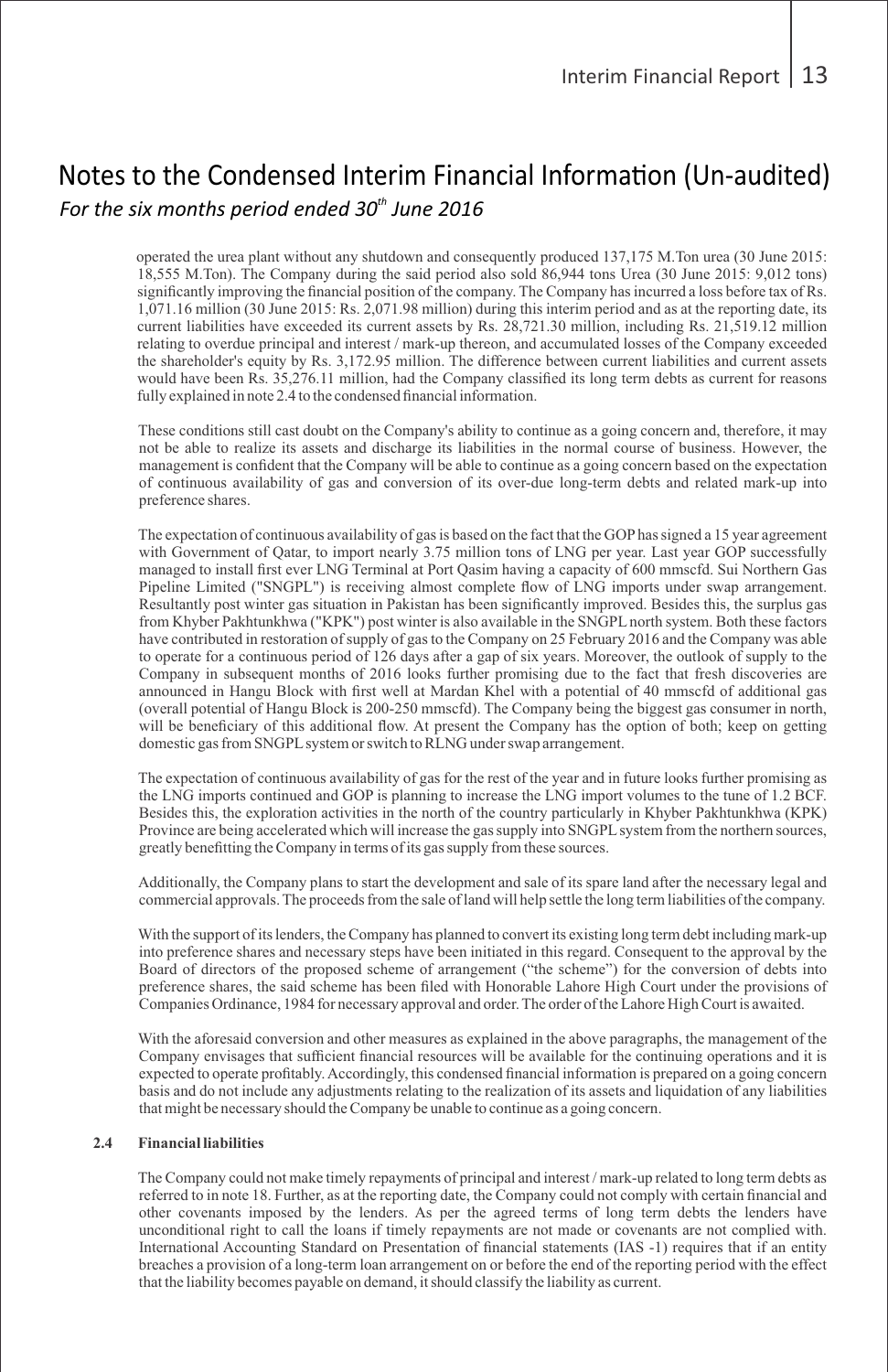However, the long term debts in the amount of Rs. 6,554.81 million as detailed below have continued to be classified as long term as per the repayment schedules in this condensed interim financial information as the management considers that event of default was not declared by the lenders at the reporting date:

|                                                   | Principal net of<br>current maturity |
|---------------------------------------------------|--------------------------------------|
|                                                   | <b>Rupees</b>                        |
| Redeemable capital                                |                                      |
| Term Finance Certificates - I                     | 686,859,250                          |
| Term Finance Certificates - II                    | 3,159,881,453                        |
| Term Finance Certificates - III                   | 227,034,500                          |
| Privately Placed Term Finance Certificates        | 254,937,498                          |
| <b>Sukkuks</b>                                    | 733,241,667                          |
|                                                   | 5,061,954,368                        |
| Long term finances                                |                                      |
| Syndicate Term Finance - I                        | 1,375,000,000                        |
| Bank Islami Pakistan Limited <i>-Term Finance</i> | 117,857,143                          |
|                                                   | 1,492,857,143                        |
|                                                   | 6,554,811,511                        |
|                                                   |                                      |

#### **3 Significant accounting policies**

**Standard or interpretation** 

- **3.1** The accounting policies and the methods of computation adopted in the preparation of this condensed interim financial information are the same as those applied in the preparation of the financial statements for the financial year ended on 31 December 2015.
- **3.2** There were certain other new standards and amendments to the approved accounting standards which became effective during the period but are considered not to be relevant or have any significant effect on the Company's operations and are, therefore, not disclosed.

Following standards, amendments and interpretations of approved accounting standards will be effective for accounting periods beginning on or after 01 July 2016:

**Effective date (accounting periods** 

| beginning on or after) |
|------------------------|
| 01 January 2016        |
| 01 January 2016        |
| 01 January 2016        |
| 01 January 2016        |
| 01 January 2017        |
| 01 January 2017        |
| 01 January 2016        |
|                        |
| 01 January 2016        |
| 01 January 2018        |
| 01 January 2016        |
|                        |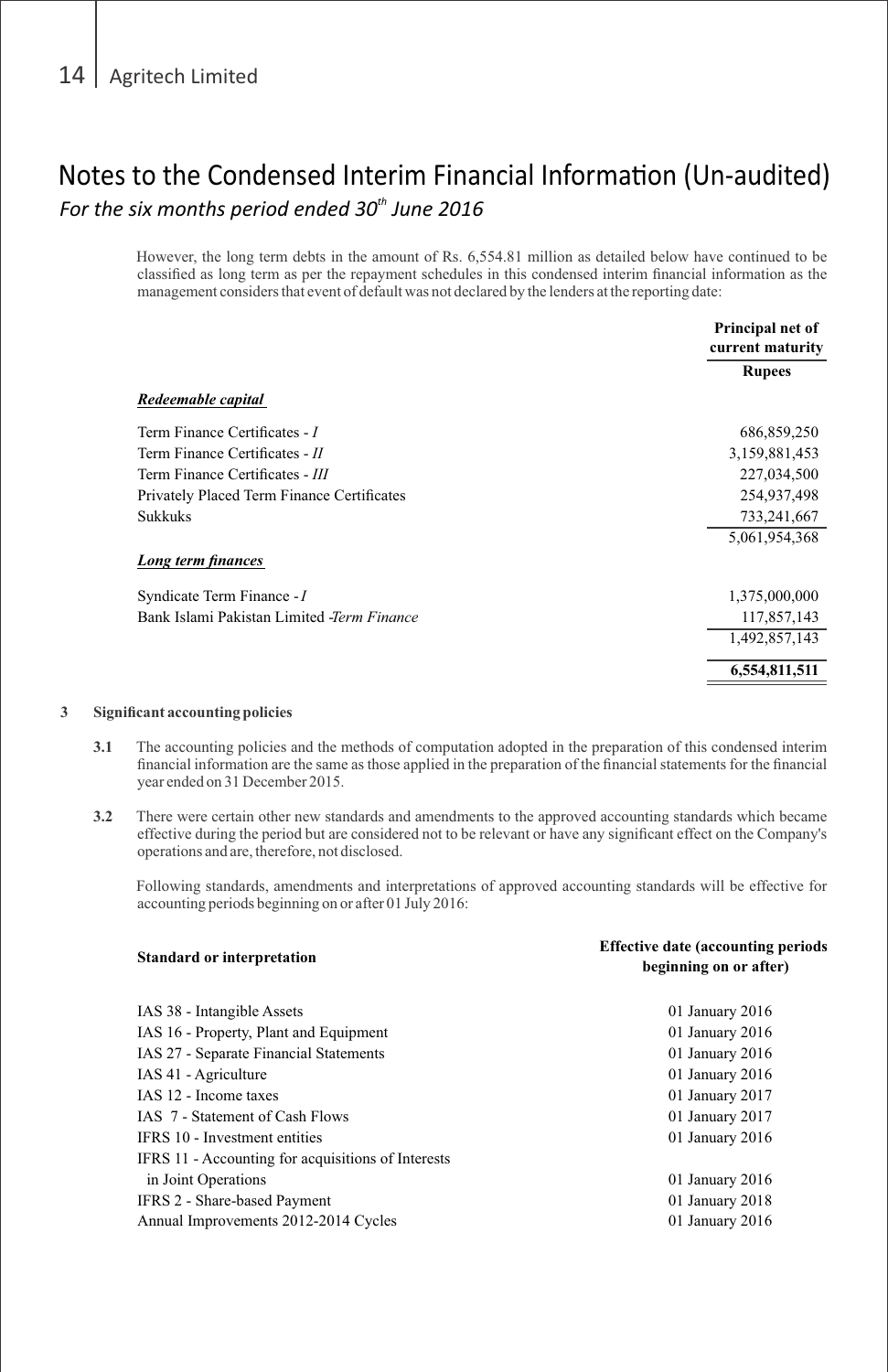|   |                                                                                       |             | (Un-audited)  | (Audited)     |
|---|---------------------------------------------------------------------------------------|-------------|---------------|---------------|
|   |                                                                                       |             | 30 June       | 31 December   |
|   |                                                                                       |             | 2016          | 2015          |
|   |                                                                                       | <b>Note</b> | <b>Rupees</b> | Rupees        |
| 4 | Issued, subscribed and paid-up ordinary share capital                                 |             |               |               |
|   | Class A ordinary shares of Rs. 10 each<br>383,430,000 (31 December 2015: 383,430,000) |             |               |               |
|   | Shares issued fully paid in cash                                                      | 4.1         | 3,834,300,000 | 3,834,300,000 |
|   | Ordinary shares of Rs. 10 each                                                        |             |               |               |
|   | 9,000,000 (31 December 2015: 9,000,000)                                               |             |               |               |
|   | Shares issued for consideration as machinery                                          |             | 90,000,000    | 90,000,000    |
|   |                                                                                       |             | 3,924,300,000 | 3,924,300,000 |
|   |                                                                                       |             |               |               |

**4.1** As at 30 June 2016, National Bank of Pakistan, an associated undertaking holds 108,805,022 (31 December 2015: 130,715,224) ordinary shares of the Company.

|    |                                             |             | (Un-audited)  | (Audited)     |
|----|---------------------------------------------|-------------|---------------|---------------|
|    |                                             |             | 30 June       | 31 December   |
|    |                                             |             | 2016          | 2015          |
|    |                                             | <b>Note</b> | <b>Rupees</b> | Rupees        |
| 5. | Issued, subscribed and paid-up              |             |               |               |
|    | preference share capital                    |             |               |               |
|    | Preference shares of Rs. 10 each            |             |               |               |
|    | 159,334,269 (31 December 2015: 159,334,269) |             |               |               |
|    | Shares issued fully paid in cash            | 5.1         | 1,593,342,690 | 1,593,342,690 |
|    |                                             |             | 1,593,342,690 | 1,593,342,690 |
|    |                                             |             |               |               |

**5.1** This represents local currency, listed, non-voting, redeemable, convertible and cumulative preference shares issued at the rate of Rs. 10 per share under the agreement between the Company and various investors entered on 13 February 2012 ("Completion date") effective from 01 August 2011.

The Company shall have the option to redeem the preference shares plus any accumulated unpaid dividends in full or in part, within ninety days after the expiry of each anniversary of the issue date by giving at least thirty days notice in compliance with the provisions of the Companies Ordinance, 1984. The Company will maintain a Capital Redemption Reserve as per the provisions of the Companies Ordinance, 1984 in this regard.

Each Investor will also have the right to convert the preference shares into ordinary shares of the Company. The conversion price is the average price of the ordinary share quoted in the daily quotation of Pakistan Stock Exchange during the 360 working days prior to the relevant conversion date; adjusted for any corporate action / announcement of the Company, including but not limited to rights issue, cash dividend to ordinary shareholders, bonus shares, stock split, etc., during the last 360 working days prior to the conversion date. The investors shall be entitled to convert up to 100% of their preference shares at the conversion ratio as defined in letters of rights by giving a thirty days notice to the Company prior to any conversion date. For the purpose of this right, a conversion date shall be the last business day of each financial quarter commencing from the fifth anniversary of the Completion date.

The preference shareholders have a preferred right of dividend at the rate of 11% per annum on cumulative basis.

**5.2** The Preference shares ("the Shares") have been treated as part of equity on the following basis: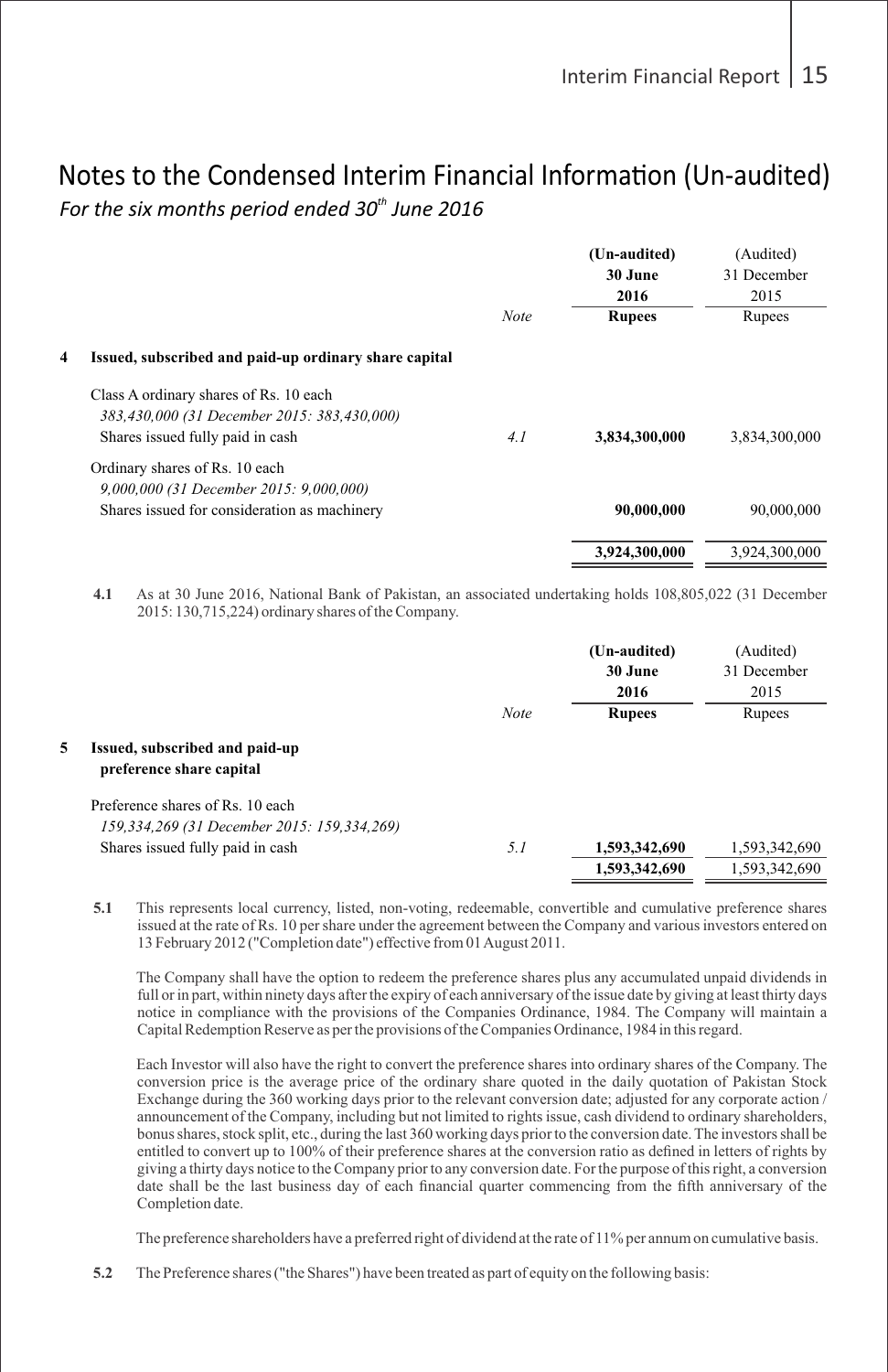- The Shares were issued under the provisions of section 86 of the Companies Ordinance, 1984 ("the Ordinance") read with section 90 of the Ordinance and the Companies Share Capital (Variation in Rights and Privileges) Rules, 2000.
- The financial capital of the Company and issue of the Shares were duly approved by shareholders of the Company at Extraordinary General Meeting held on 29 August 2011.
- Return of allotment of shares was filed under section 73(1) of the Ordinance.
- The Company is required to set-up a reserve for the redemption of the Shares, under section 85 of the Ordinance, in respect of the shares redeemed which effectively makes Redeemable Preference shares a part of equity.
- Requirements of the Ordinance take precedence over the requirements of International Accounting Standards.
- The preference shareholders have the right to convert these shares into Ordinary shares.

Further, the matter regarding the classification of Redeemable Preference share capital as either debt or equity instrument has been examined by the Institute of Chartered Accountants of Pakistan ("ICAP") as a result of which ICAP has advised the Securities and Exchange Commission of Pakistan ("SECP") to make necessary amendments to the Ordinance, and / or to issue a clarification in order to remove the inconsistency between the Ordinance and the International Accounting Standards. Pending the decision of the SECP in this matter, the preference share capital has been classified as equity in this condensed interim financial information.

|   |                                                      | (Un-audited)      | (Audited)       |
|---|------------------------------------------------------|-------------------|-----------------|
|   |                                                      | 30 June           | 31 December     |
|   |                                                      | 2016              | 2015            |
|   |                                                      | <b>Rupees</b>     | Rupees          |
| 6 | Redeemable capital - secured                         |                   |                 |
|   | Under interest / markup arrangements                 |                   |                 |
|   | Term Finance Certificates - I                        | 1,498,602,000     | 1,498,602,000   |
|   | Term Finance Certificates - II                       | 6,894,286,800     | 6,894,286,800   |
|   | Term Finance Certificates - III                      | 495,460,750       | 495,460,750     |
|   | Privately Placed Term Finance Certificates - IV      | 548,825,000       | 548,825,000     |
|   | Privately Placed Term Finance Certificates - V       | 618,685,000       | 618,685,000     |
|   | Privately Placed Term Finance Certificates           | 509,874,996       | 509,874,996     |
|   | <b>Sukkuks</b>                                       | 1,599,800,000     | 1,599,800,000   |
|   |                                                      | 12, 165, 534, 546 | 12,165,534,546  |
|   | <b>Transaction</b> costs                             | (79, 383, 361)    | (99, 733, 750)  |
|   |                                                      | 12,086,151,185    | 12,065,800,796  |
|   | Current maturity presented under current liabilities | (7,103,580,181)   | (5,482,239,595) |
|   |                                                      | 4,982,571,004     | 6,583,561,201   |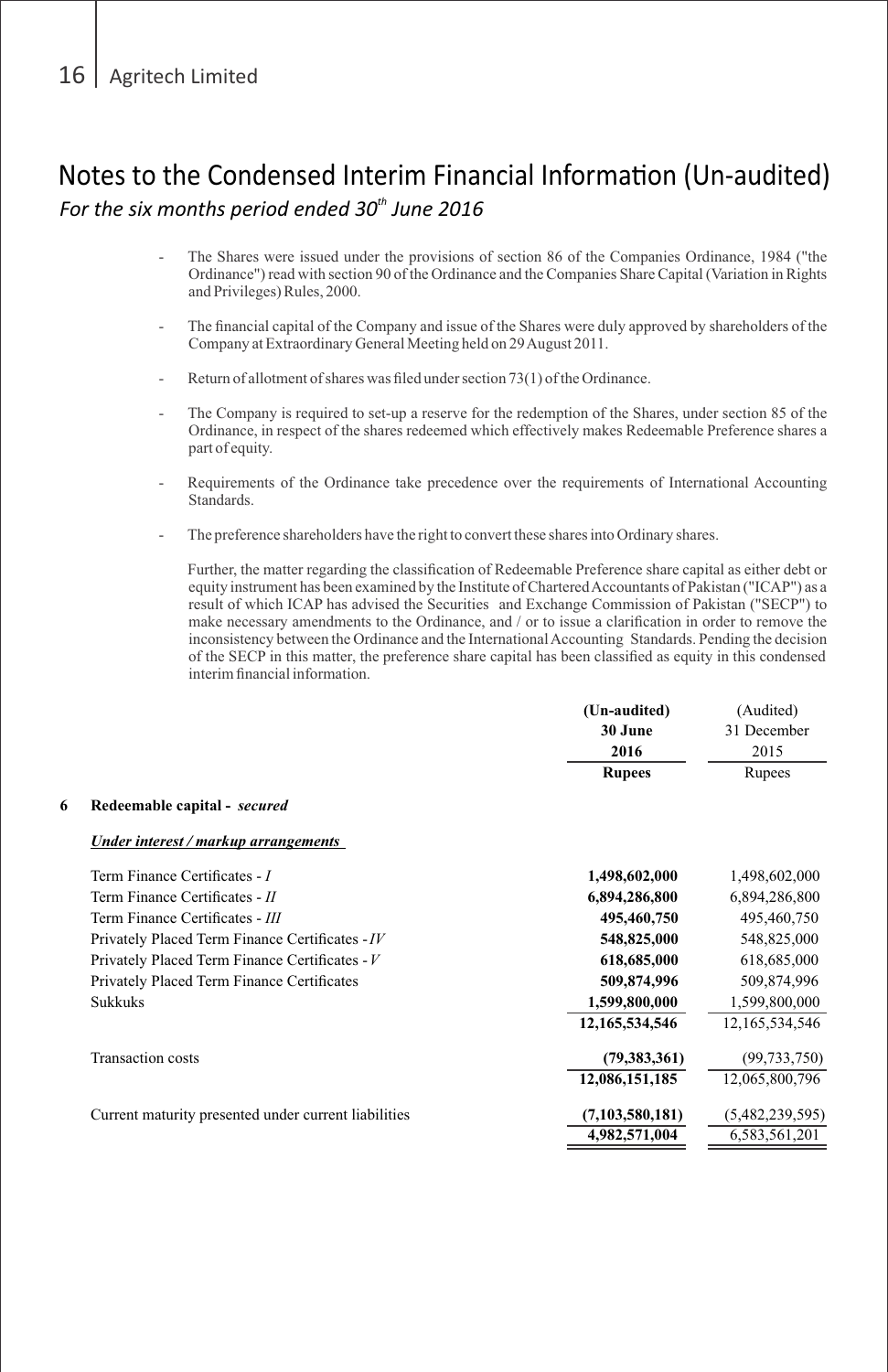|   |                                                      |             | (Un-audited)<br>30 June<br>2016 | (Audited)<br>31 December<br>2015 |
|---|------------------------------------------------------|-------------|---------------------------------|----------------------------------|
|   |                                                      | <b>Note</b> | <b>Rupees</b>                   | Rupees                           |
| 7 | Long term finances - secured                         |             |                                 |                                  |
|   | Syndicate Term Finance - I                           |             | 3,000,000,000                   | 3,000,000,000                    |
|   | Syndicate Term Finance - II                          |             | 475,000,000                     | 475,000,000                      |
|   | Syndicate Term Finance - III                         |             | 2,979,028,733                   | 2,994,023,663                    |
|   | Bankislami Pakistan Limited Term Finance             |             | 300,000,000                     | 300,000,000                      |
|   | National Bank of Pakistan - Term Finance             |             | 132,083,735                     | 132,083,735                      |
|   | Dubai Islamic Bank Limited <i>Term Finance</i>       |             | 365,000,000                     | 365,000,000                      |
|   |                                                      | 7.1         | 7,251,112,468                   | 7,266,107,398                    |
|   | <b>Transaction</b> costs                             |             | (20, 189, 818)                  | (28, 441, 395)                   |
|   |                                                      |             | 7.230.922.650                   | 7.237.666.003                    |
|   | Current maturity presented under current liabilities |             | (5,758,255,325)                 | (4,977,925,263)                  |
|   |                                                      |             | 1,472,667,325                   | 2,259,740,740                    |
|   | 7.1<br>Types of long term finances - secured         |             |                                 |                                  |
|   | Interest / mark-up based financing                   |             | 6,886,112,468                   | 6,901,107,398                    |
|   | Islamic mode of financing                            |             | 365,000,000                     | 365,000,000                      |
|   |                                                      |             | 7,251,112,468                   | 7,266,107,398                    |
|   |                                                      |             |                                 |                                  |

#### **8 Short term borrowings - secured**

These include outstanding balance of running finance facilities (istisna / salam / murabaha) obtained under shariah based arrangements amounting to Rs. 1,001.86 million (31 December 2015: Rs. 751.86 million) having a limit of Rs. 1,237.19 million (31 December 2015: Rs. 987.19 million). All terms and conditions applicable on these facilities are same as those disclosed in the annual financial statements for the year ended 31 December 2015.

#### **9 Contingencies and commitments**

### **9.1 Contingencies**

There is no material change in the status of contingencies from the preceding published financial statements of the Company for the year ended 31 December 2015.

### **9.2 Commitments**

|                                     | (Un-audited)<br>30 June<br>2016 | (Audited)<br>31 December<br>2015 |
|-------------------------------------|---------------------------------|----------------------------------|
|                                     | <b>Rupees</b>                   | Rupees                           |
| 9.2.1 Commitments under irrevocable |                                 |                                  |
| letters of credit for:              |                                 |                                  |
| - purchase of raw material          | 8,880,483                       | -                                |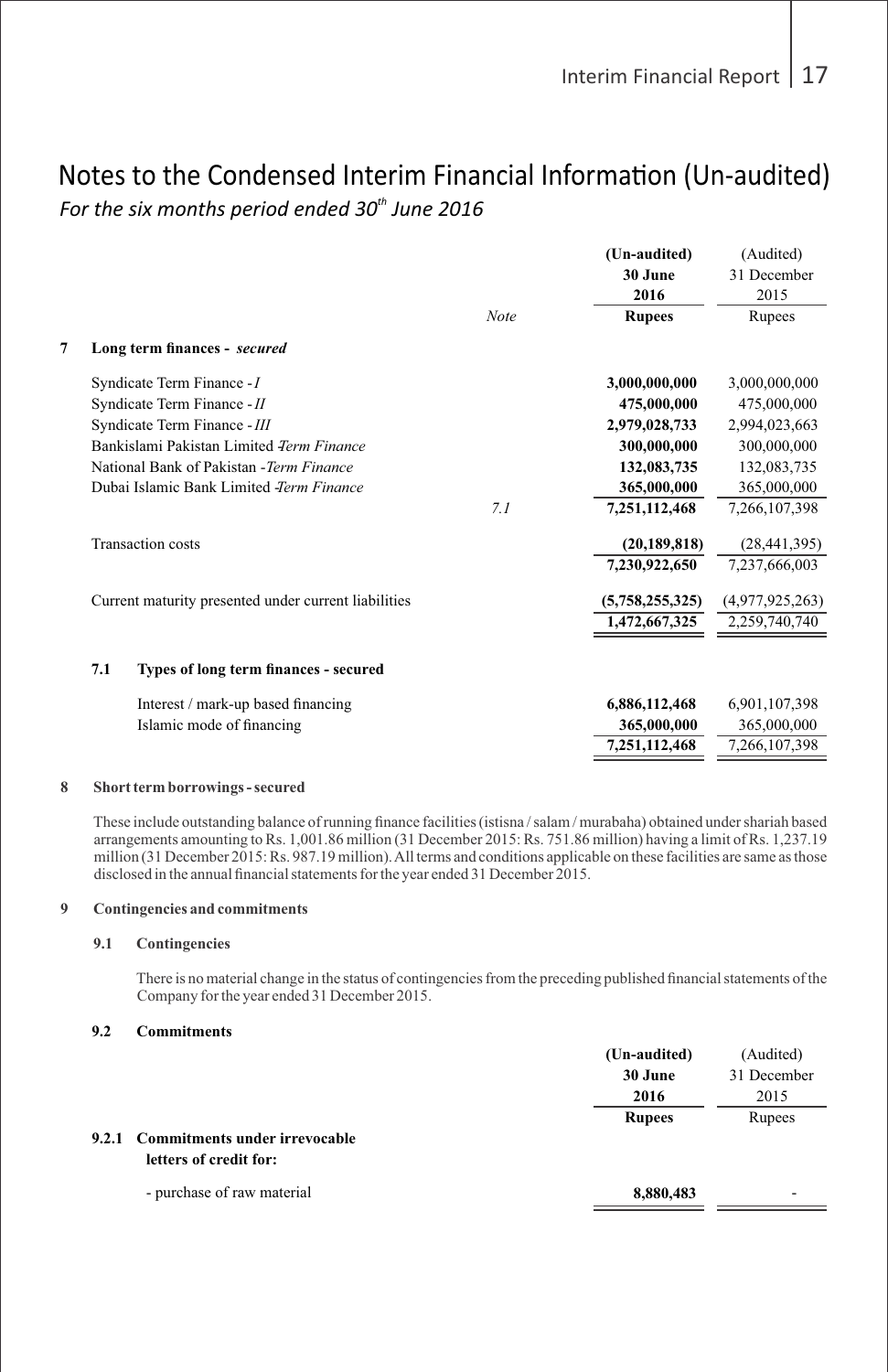**9.2.2** The amount of future ijarah rentals and the period in which these payments will become due are as follows:

|    |      |                        |                                                                                                                                                                                                | Note   | (Un-audited)<br>30 June<br>2016<br><b>Rupees</b> | (Audited)<br>31 December<br>2015<br>Rupees              |
|----|------|------------------------|------------------------------------------------------------------------------------------------------------------------------------------------------------------------------------------------|--------|--------------------------------------------------|---------------------------------------------------------|
|    |      |                        | Not later than one year<br>Later than one year but not later than five year                                                                                                                    |        | 59,550,259<br>32,510,394<br>92,060,653           | 56,085,118<br>66,030,391<br>122,115,509                 |
| 10 |      |                        | Property, plant and equipment                                                                                                                                                                  |        |                                                  |                                                         |
|    |      | Operating fixed assets | Capital work in progress                                                                                                                                                                       | 10.1   | 41,319,148,968<br>38,615,485<br>41,357,764,453   | 41,859,633,079<br>36,734,397<br>41,896,367,476          |
|    | 10.1 |                        | <b>Operating fixed assets</b>                                                                                                                                                                  |        |                                                  |                                                         |
|    |      | the period             | Net book value at beginning of                                                                                                                                                                 |        | 41,859,633,079                                   | 42,895,817,528                                          |
|    |      | Add:                   | Additions during the period                                                                                                                                                                    | 10.1.1 | 1,673,035                                        | 42,889,688                                              |
|    |      | Less:                  | Disposals during the period -<br>net book value<br>Depreciation for the period                                                                                                                 |        | 8,587,931<br>533,569,215<br>542, 157, 146        | 2,768,108<br>1,076,306,029<br>1,079,074,137             |
|    |      | the period             | Net book value at end of                                                                                                                                                                       |        | 41,319,148,968                                   | 41,859,633,079                                          |
|    |      |                        | 10.1.1 Additions - cost                                                                                                                                                                        |        |                                                  |                                                         |
|    |      | Owned assets           |                                                                                                                                                                                                |        |                                                  |                                                         |
|    |      |                        | Residential colony assets<br>Plant and machinery<br>Furniture, fixtures and office equipment<br>Vehicles and rail transport<br>Tools and other equipment<br>Electrical and other installations |        | 1,605,535<br>67,500                              | 335,847<br>31,924,544<br>9,903,834<br>60,000<br>665,463 |
|    |      |                        |                                                                                                                                                                                                |        | 1,673,035                                        | 42,889,688                                              |
|    |      |                        |                                                                                                                                                                                                |        |                                                  |                                                         |

### **11 Stock-in-trade**

 Aggregate stocks with a cost of Rs. Nil (31 December 2015: Rs. 18.88 million) are being valued at net realizable value of Rs. Nil (31 December 2015: Rs. 18.79 million).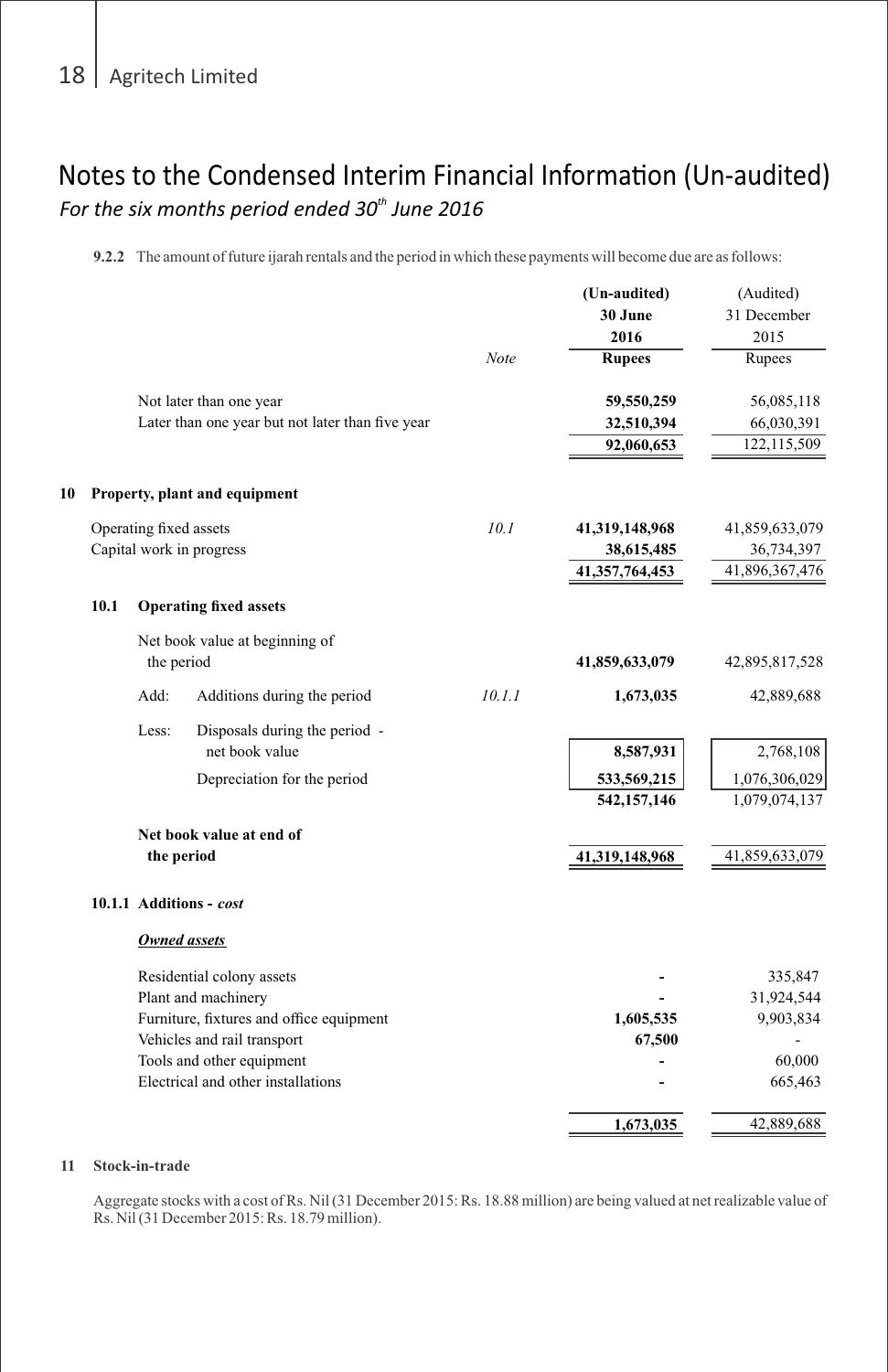|    |                         |             | (Un-audited)  | (Audited)   |
|----|-------------------------|-------------|---------------|-------------|
|    |                         |             | 30 June       | 31 December |
|    |                         |             | 2016          | 2015        |
|    |                         | <b>Note</b> | <b>Rupees</b> | Rupees      |
| 12 | Cash and bank balances  |             |               |             |
|    | Cash in hand            |             | 589,782       | 477,861     |
|    | Cash at banks           |             |               |             |
|    | - current accounts      | 12.1        | 37,486,144    | 148,651,180 |
|    | - savings accounts      | 12.2        | 3,404,954     | 7,158,425   |
|    | - term deposit receipts | 12.3        |               | 327,000,000 |
|    |                         |             | 40,891,098    | 482,809,605 |
|    |                         |             | 41,480,880    | 483,287,466 |
|    |                         |             |               |             |

**12.1** These include Rs. 4.97 million (31 December 2015 : Rs 25.78 million) placed under an arrangement permissible under Shariah with Islamic Bank.

**12.2** Rate of return on saving accounts ranges from 4.00% to 5.85% per annum (31 December 2015: 4.00% to 7.00% per annum).

**12.3** These represent fixed deposits with commercial banks with maturity of less than three months and carry nil return (31 December 2015: 5.00% to 6.00%) per annum.

| 13 | <b>Other Income</b>                               | <b>Note</b> | (Un-audited)<br>30 June<br>2016<br><b>Rupees</b> | (Un-audited)<br>30 June<br>2015<br>Rupees |
|----|---------------------------------------------------|-------------|--------------------------------------------------|-------------------------------------------|
|    | <b>Income from financial assets</b>               |             |                                                  |                                           |
|    | Return on bank deposits                           |             | 1,985,168                                        | 4,392,450                                 |
|    | Mark-up on advances to employees                  |             | 185,131                                          | 80,278                                    |
|    |                                                   |             | 2,170,299                                        | 4,472,728                                 |
|    | Income from non-financial assets                  |             |                                                  |                                           |
|    | Sale of scrap                                     |             | 6,919,645                                        | 9,674,624                                 |
|    | Gain on disposal of property, plant and equipment |             |                                                  | 618,067                                   |
|    | Sale of fine/ dust urea                           |             | 9,837,843                                        |                                           |
|    | Liabilities no longer payable written back - net  |             | 5,142,508                                        | 9,109,871                                 |
|    | Income from experimental farm                     |             | 1,980,488                                        |                                           |
|    | Miscellaneous                                     | 13.1        | 1,280,581                                        | 7,955,072                                 |
|    |                                                   |             | 25,161,065                                       | 27,357,634                                |
|    |                                                   |             | 27,331,364                                       | 31,830,362                                |

**13.1** This includes compensation received from SNGPL for use of Company's land for installation of gas pipeline amounting to Nil (30 June 2015: Rs. 7.66 million).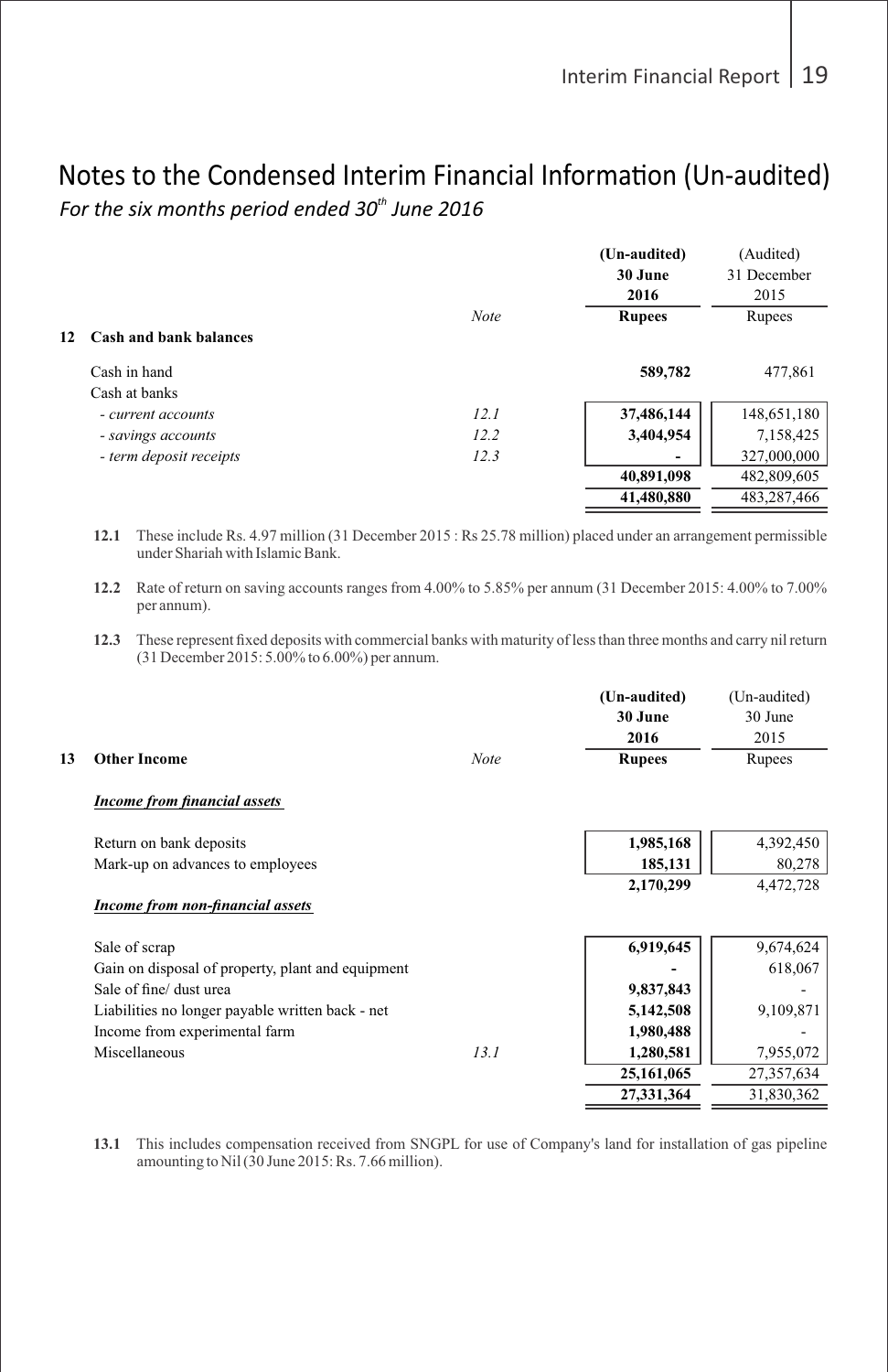#### **14 `Transactions and balances with related parties**

Related parties from the Company's perspective comprise associated undertakings, key management personnel (comprising the Chief Executive and Directors), post employment benefit plans and other related parties. The Company in the normal course of business carries out transactions with various related parties. All transactions with related parties have been carried out on commercial terms and conditions.

Details of transactions and balances with related parties are as follows:

|                                                   | (Un-audited)<br><b>January</b> to<br><b>June 2016</b> | (Un-audited)<br>January to<br>June 2015 |
|---------------------------------------------------|-------------------------------------------------------|-----------------------------------------|
|                                                   | <b>Rupees</b>                                         | Rupees                                  |
| 14.1<br>Transactions with related parties         |                                                       |                                         |
| 14.1.1 Associate                                  |                                                       |                                         |
| <b>National Bank of Pakistan</b>                  |                                                       |                                         |
| Mark-up expense                                   | 126,252,600                                           | 169,655,096                             |
| Preference dividend                               | 1,891,921                                             | 1,902,316                               |
| Advisory fees                                     | 60,000,000                                            | 180,000,000                             |
| Bank balances - net                               | (809, 100)                                            | (4,403,332)                             |
| 14.1.2 Other related parties                      |                                                       |                                         |
| <b>Faysal Bank Limited</b>                        |                                                       |                                         |
| Mark-up expense                                   | 78,084,740                                            | 99,014,507                              |
| Preference dividend                               | 16,976,300                                            | 16,929,279                              |
| Fee for advisory services                         | 8,034,172                                             | 5,259,640                               |
| Bank balances - net                               | (1,764)                                               | (164)                                   |
| Short term borrowings -net                        |                                                       | 86,798,148                              |
| <b>Standard Chartered Bank (Pakistan) Limited</b> |                                                       |                                         |
| Mark-up expense                                   | 70,307,078                                            | 86,748,559                              |
| Long term loan repaid                             | 15,049,773                                            |                                         |
| Bills payable - net                               | 459,997,051                                           |                                         |
| Bank balances - net                               | (11, 446, 873)                                        |                                         |
| <b>Silk Bank Limited</b>                          |                                                       |                                         |
| Mark-up expense                                   | 23,089,974                                            | 33,875,421                              |
| Mark-up paid                                      | 26,604,136                                            | 12,604,483                              |
| Short term borrowings -net                        | 39,882,669                                            | 5,336,680                               |
| Bank balances - net                               | (153,000,000)                                         |                                         |
| Bills payable - net                               | 38,401,453                                            |                                         |
| <b>Summit Bank Limited</b>                        |                                                       |                                         |
| Mark-up expense                                   | 41,147,711                                            | 61,044,467                              |
| Mark-up paid                                      | 21,485,236                                            | 41,153,991                              |
| Short term borrowings -net                        | 446,694,952                                           | (45,389,404)                            |
| Bank Balances - net                               | (125,000,030)                                         |                                         |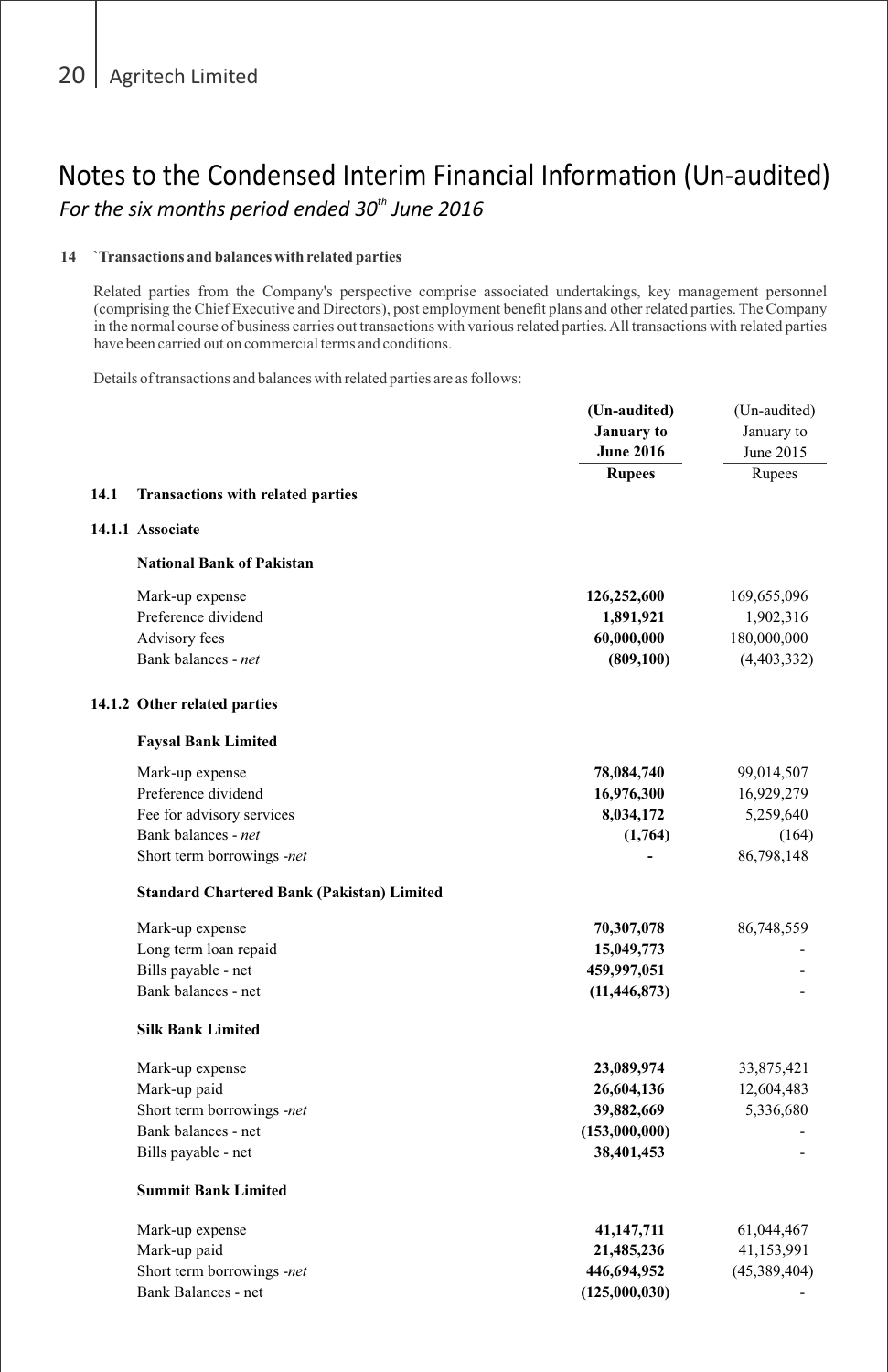## Notes to the Condensed Interim Financial Information (Un-audited)

For the six months period ended 30<sup>th</sup> June 2016

|      |                                                                 | (Un-audited)     | (Un-audited)  |
|------|-----------------------------------------------------------------|------------------|---------------|
|      |                                                                 | January to       | January to    |
|      |                                                                 | <b>June 2016</b> | June 2015     |
|      |                                                                 | <b>Rupees</b>    | Rupees        |
|      |                                                                 |                  |               |
|      | 14.1.3 Post employment benefit plans                            |                  |               |
|      | <b>Provident Fund Trust</b>                                     | 8,685,420        | 7,278,048     |
|      | <b>Gratuity Trust</b>                                           | 4,551,361        | 372,949       |
|      | 14.1.4 Key management personnel                                 |                  |               |
|      | Short term employee benefits                                    | 7,972,400        | 14,513,748    |
|      | Post employment benefits                                        | 274,890          | 283,314       |
|      |                                                                 |                  |               |
|      |                                                                 | (Un-audited)     | Audited       |
|      |                                                                 | 30 June          | 31 December   |
|      |                                                                 | 2016             | 2015          |
|      |                                                                 | <b>Rupees</b>    | Rupees        |
| 14.2 | <b>Balances with related parties</b><br>14.2.1 <b>Associate</b> |                  |               |
|      | <b>National Bank of Pakistan</b>                                |                  |               |
|      | Long term finances                                              | 2,467,083,735    | 2,467,083,735 |
|      | Redeemable capital                                              | 462,057,100      | 462,057,100   |
|      | Bills payable                                                   | 187,030,000      | 187,030,000   |
|      | Preference shares                                               | 34,587,560       | 34,587,560    |
|      | Mark-up payable                                                 | 2,022,459,642    | 1,896,207,042 |
|      | Preference dividend payable                                     | 169,045,105      | 167, 153, 184 |
|      | Bank accounts                                                   | 782,314          | 1,591,414     |
|      | Advisory fee                                                    | 780,280,000      | 782,200,000   |
|      | Advance for advisory fee                                        | 23,200,000       | 23,200,000    |
|      | 14.2.2 Other related parties                                    |                  |               |
|      | <b>Faysal Bank Limited</b>                                      |                  |               |
|      | Redeemable capital                                              | 1,499,109,500    | 1,499,109,500 |
|      | Long term finances                                              | 350,000,000      | 350,000,000   |
|      | Preference shares                                               | 310,355,940      | 310,355,940   |
|      | Mark-up payable                                                 | 1,095,490,436    | 1,017,405,696 |
|      | Preference dividend payable                                     | 149,323,977      | 132,347,677   |
|      | <b>Bank accounts</b>                                            | 1,338,093        | 1,339,857     |
|      |                                                                 |                  |               |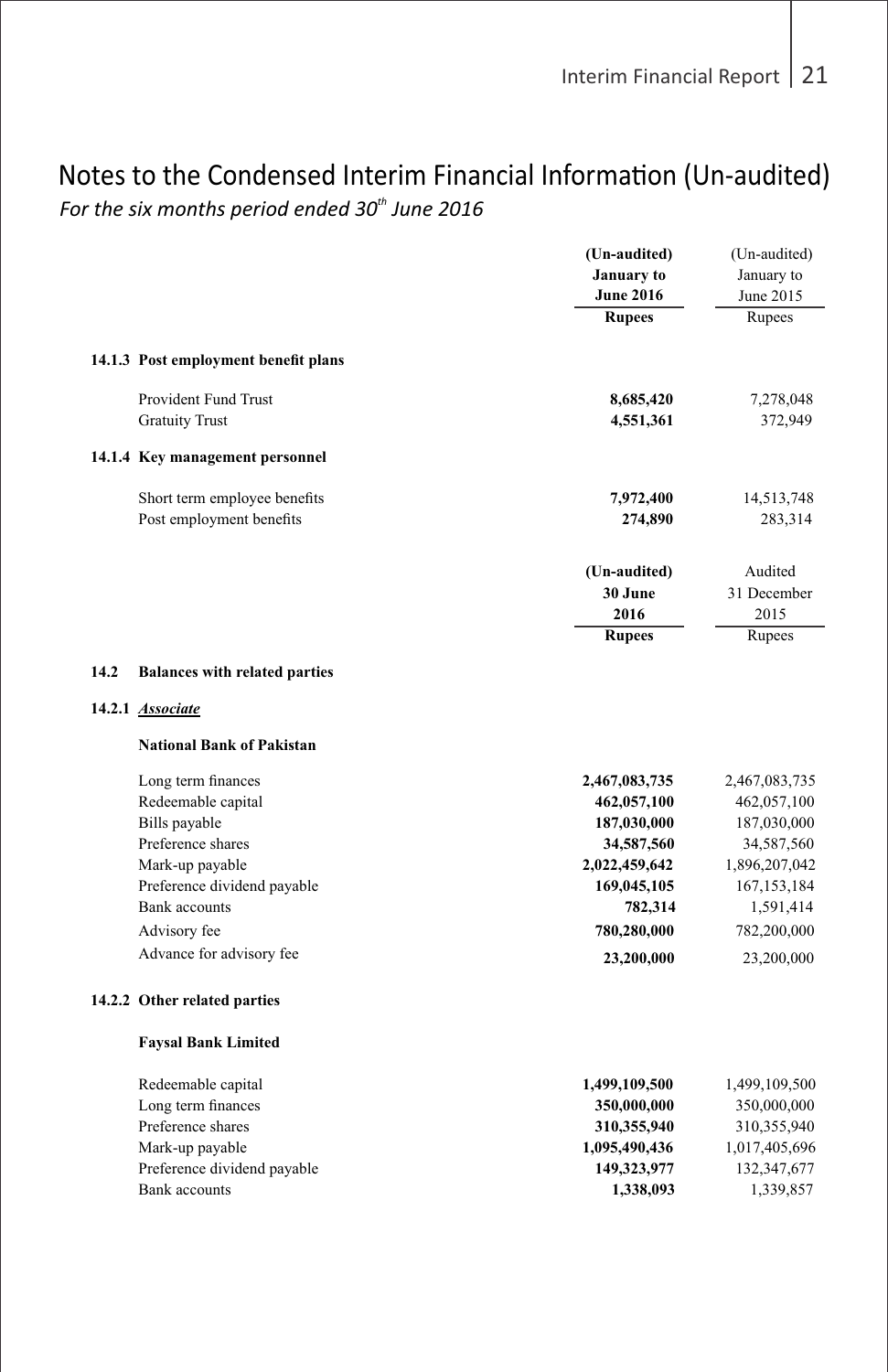# Notes to the Condensed Interim Financial Information (Un-audited)

*For the six months period ended 30<sup>th</sup> June 2016* 

|                                                   | (Un-audited)  | Audited       |
|---------------------------------------------------|---------------|---------------|
|                                                   | 30 June       | 31 December   |
|                                                   | 2016          | 2015          |
|                                                   | <b>Rupees</b> | Rupees        |
| <b>Standard Chartered Bank (Pakistan) Limited</b> |               |               |
| Redeemable capital                                | 146,995,500   | 146,995,500   |
| Long term finances                                | 1,469,044,387 | 1,484,094,160 |
| Short term borrowings                             | 459,997,051   |               |
| Mark-up payable                                   | 926,971,658   | 856,818,420   |
| Bills payable                                     |               | 5,220,000     |
| Margins against letter of credits                 | 15,464,770    |               |
| <b>Bank</b> accounts                              | 1,791,936     | 13,238,809    |
| <b>Silk Bank Limited</b>                          |               |               |
| Long term finances                                | 130,607,546   | 130,607,546   |
| Short term borrowings                             | 512,933,484   | 552,816,153   |
| Bills payable                                     | 38,401,453    |               |
| Mark-up payable                                   | 177, 127, 957 | 180,642,119   |
| <b>Bank accounts</b>                              |               | 153,000,000   |
| <b>Summit Bank Limited</b>                        |               |               |
| Redeemable capital                                | 603,406,000   | 603,406,000   |
| Short term borrowings                             | 1,117,463,145 | 670,768,193   |
| Bills payable                                     |               |               |
| Mark-up payable                                   | 260,728,982   | 241,066,507   |
| <b>Bank accounts</b>                              | 97,534        | 125,097,564   |
| 14.2.3 Post employment benefit plans              |               |               |
| (Receivable) / Payable to provident fund trust    | (7, 172)      |               |
| Payable to Gratuity Trust                         | 22,377,871    | 22.891.426    |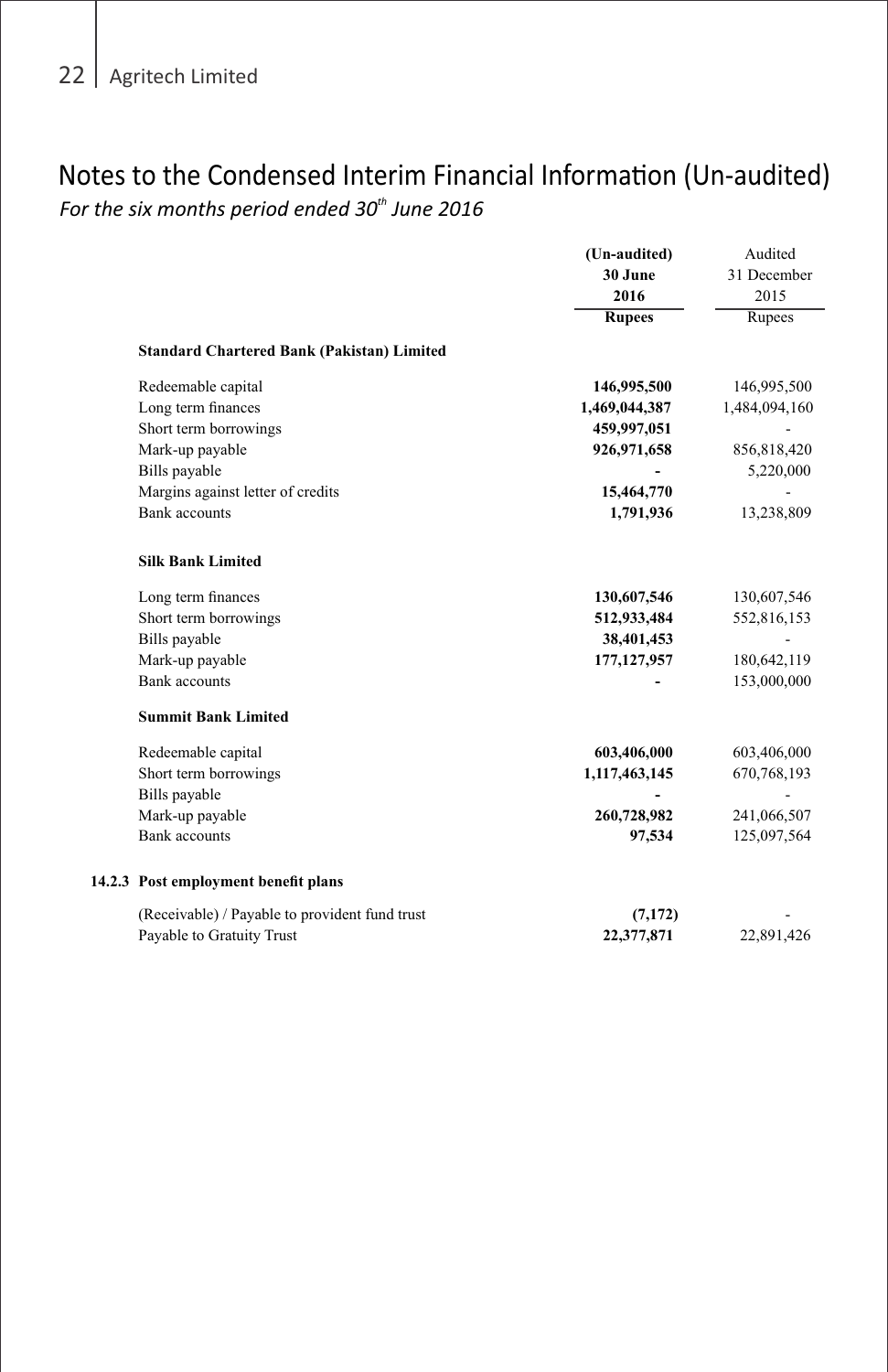## Notes to the Condensed Interim Financial Information (Un-audited)

For the six months period ended 30<sup>th</sup> June 2016

|    |                                                       | (Un-audited)<br>January to<br><b>June 2016</b> | (Un-audited)<br>January to<br>June 2015 |
|----|-------------------------------------------------------|------------------------------------------------|-----------------------------------------|
|    |                                                       | <b>Rupees</b>                                  | Rupees                                  |
| 15 | Cash flow from operating activities                   |                                                |                                         |
|    | <b>Loss before taxation</b>                           | (1,071,161,064)                                | (2,071,967,299)                         |
|    | Adjustment for non-cash items:                        |                                                |                                         |
|    | Interest / mark-up expense                            | 1,080,936,527                                  | 1,191,475,185                           |
|    | Amortization of transaction costs                     | 28,601,966                                     | 33,248,950                              |
|    | Depreciation on property, plant and equipment         | 533,569,206                                    | 570,769,437                             |
|    | Amortization of computer software                     | 5,313,000                                      | 5,322,000                               |
|    | Provision for staff retirement benefit                | 4,551,361                                      | 372,949                                 |
|    | Mark-up / interest income                             | (2,170,299)                                    | (3,670,888)                             |
|    | Loss on sale of property, plant and equipment         | 6,069,024                                      | 618,067                                 |
|    |                                                       | 1,656,870,785                                  | 1,798,135,700                           |
|    | Operating loss before changes in working capital      | 585,709,721                                    | (273, 831, 599)                         |
|    | Changes in working capital                            |                                                |                                         |
|    | (Increase) / decrease in current assets:              |                                                |                                         |
|    | Stores, spares and loose tools                        | 19,446,848                                     | (41, 725, 096)                          |
|    | Stock-in-trade                                        | (1,077,776,350)                                | (666, 103, 962)                         |
|    | Trade receivables                                     | (146, 439, 200)                                | (97, 672)                               |
|    | Advances, deposits, prepayments and other receivables | (420, 679, 860)                                | (71, 641, 134)                          |
|    |                                                       | (1,625,448,562)                                | (779, 567, 864)                         |
|    | (Decrease) / increase in current liabilities:         |                                                |                                         |
|    | Trade and other payables                              | (279, 795, 762)                                | 737,406,732                             |
|    | Cash used in operations                               | (1,319,534,603)                                | (315,992,731)                           |
|    |                                                       |                                                |                                         |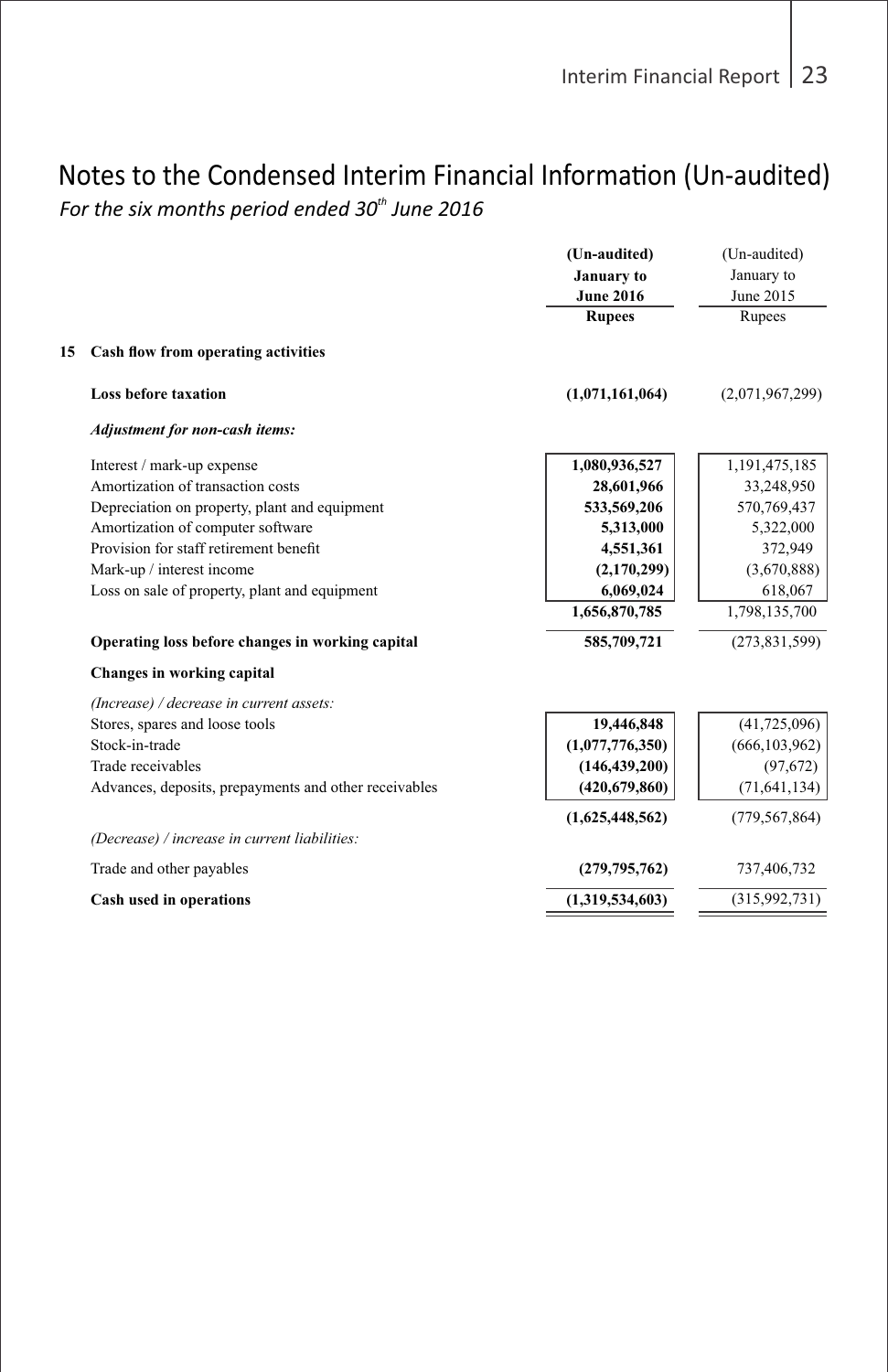|      | 16 Segment reporting                                                                                                                                                                   |                                  |                                  |                                |                                |                                  |                                  |
|------|----------------------------------------------------------------------------------------------------------------------------------------------------------------------------------------|----------------------------------|----------------------------------|--------------------------------|--------------------------------|----------------------------------|----------------------------------|
|      | 16.1 Reportable segments                                                                                                                                                               |                                  |                                  |                                |                                |                                  |                                  |
|      | The Company's reportable segments are as follows:                                                                                                                                      |                                  |                                  |                                |                                |                                  |                                  |
|      | - Urea fertilizer segment - production of Urea fertilizer and Ammonia from natural gas; and<br>- Phosphate fertilizer segment - production of Phosphate fertilizer from rock phosphate |                                  |                                  |                                |                                |                                  |                                  |
|      | Information regarding the Company's reportable segments is presented below:                                                                                                            |                                  |                                  |                                |                                |                                  |                                  |
| 16.2 | Segment revenue and results                                                                                                                                                            |                                  |                                  |                                |                                |                                  |                                  |
|      | Following is the information about reportable segments of the Company:                                                                                                                 |                                  |                                  |                                |                                |                                  |                                  |
|      |                                                                                                                                                                                        | Urea fertilizer segment          |                                  | Phosphate fertilizer segment   |                                | Total                            |                                  |
|      |                                                                                                                                                                                        | (Un-audited)                     | $Un-audited)$                    | (Un-audited)                   | (Un-audited)                   | (Un-audited)                     | (Un-audited)                     |
|      |                                                                                                                                                                                        | 30 June                          | 30 June                          | 30 June                        | 30 June                        | 30 June                          | $30\;{\rm Junc}$                 |
|      |                                                                                                                                                                                        | 2016                             | 2015                             | 2016                           | 2015                           | 2016                             | 2015                             |
|      |                                                                                                                                                                                        | Rupees                           | Rupees                           | Rupees                         | Rupees                         | Rupees                           | Rupees                           |
|      | For the six months period ended                                                                                                                                                        |                                  |                                  |                                |                                |                                  |                                  |
|      | External revenues                                                                                                                                                                      | 2,688,353,752                    | 499,870,496                      | 217,872,127                    | 292,713,975                    | 2,906,225,879                    | 792,584,471                      |
|      | Reportable segment loss before tax<br>Inter-segment revenue                                                                                                                            | (1,055,174,391)                  | (2,063,617,374)                  | (15,986,673)                   | (8,349,924)                    | (1,071,161,064)                  | (2,071,967,298)                  |
|      |                                                                                                                                                                                        |                                  |                                  |                                |                                |                                  |                                  |
|      |                                                                                                                                                                                        | Urea fertilizer segment          |                                  | Phosphate fertilizer segment   |                                | Total                            |                                  |
|      |                                                                                                                                                                                        | (Un-audited)                     | Audited                          | (Un-audited)                   | Audited                        | (Un-audited)                     | Audited                          |
|      |                                                                                                                                                                                        | 30 June                          | 31 December                      | 30 June                        | 31 December                    | 30 June                          | 31 December                      |
|      |                                                                                                                                                                                        | 2016                             | 2015                             | 2016                           | 2015                           | 2016                             | 2015                             |
|      |                                                                                                                                                                                        | Rupees                           | Rupees                           | Rupees                         | Rupees                         | Rupees                           | Rupees                           |
|      | As at                                                                                                                                                                                  |                                  |                                  |                                |                                |                                  |                                  |
|      | Reportable segment liabilities<br>Reportable segment assets                                                                                                                            | 45,278,744,434<br>42,340,704,561 | 45,017,008,202<br>40,977,000,975 | 4,351,694,081<br>1,316,630,207 | 3,967,224,439<br>1,107,292,366 | 49,630,438,515<br>43,657,334,768 | 48,984,232,641<br>42,084,293,341 |
|      |                                                                                                                                                                                        |                                  |                                  |                                |                                |                                  |                                  |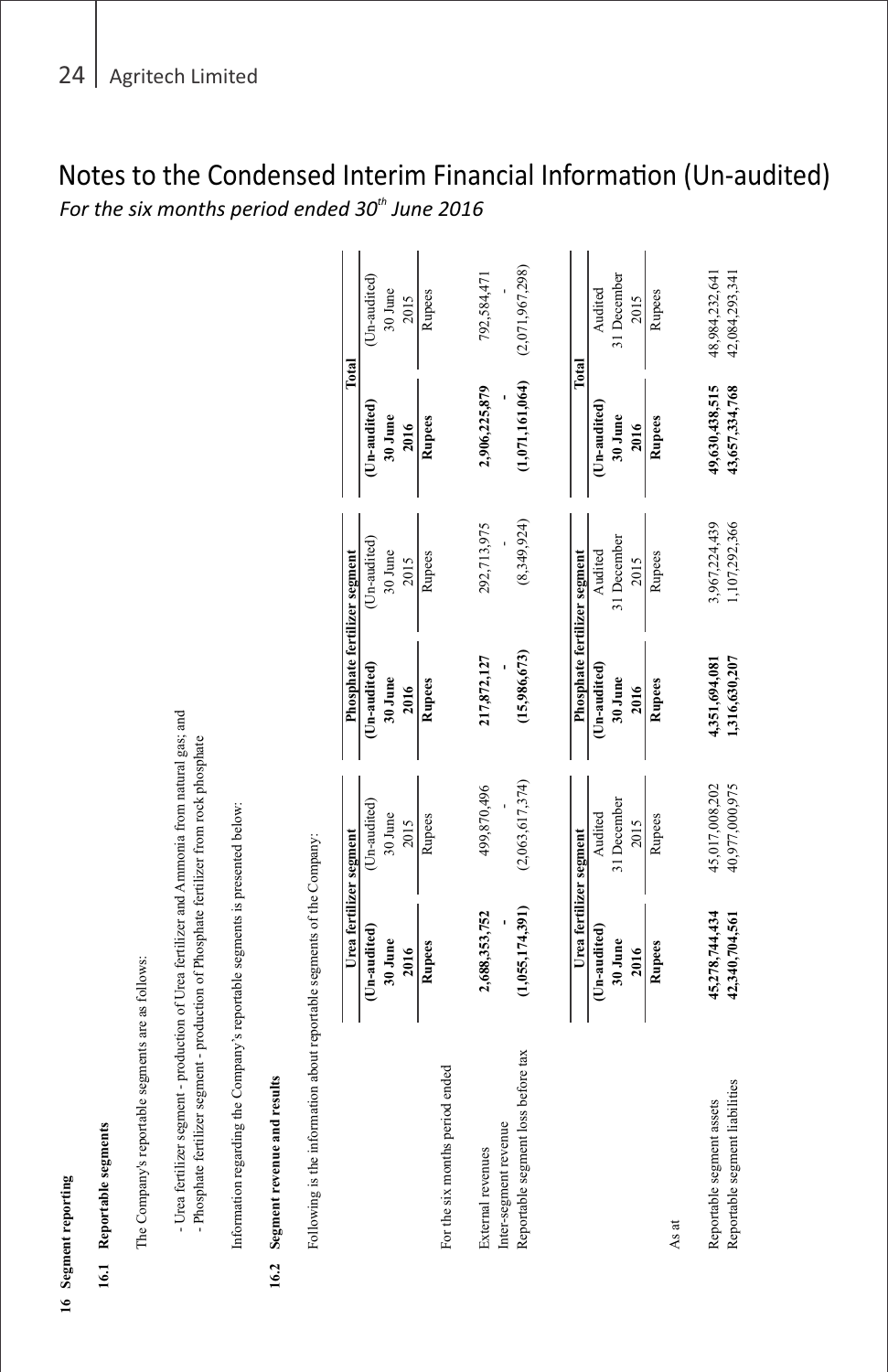### For the six months period ended 30<sup>th</sup> June 2016 Notes to the Condensed Interim Financial Information (Un-audited) <br>Fer the six menths naried anded 20<sup>th</sup> lives 2016

| 16.3 | Reconciliation of reportable segment profit or loss                                   | (Un-audited)<br>January to<br><b>June 2016</b><br>2016<br><b>Rupees</b> | (Un-audited)<br>January to<br>June 2015<br>2015<br>Rupees |
|------|---------------------------------------------------------------------------------------|-------------------------------------------------------------------------|-----------------------------------------------------------|
|      | For the six months period ended                                                       |                                                                         |                                                           |
|      | Total loss for reportable segments before taxation<br>Taxation<br>Loss after taxation | (1,071,161,064)<br>228, 275, 317<br>(842, 885, 747)                     | (2,071,967,298)<br>784,351,009<br>(1,287,616,289)         |
|      |                                                                                       | (Un-audited)<br>30 June<br>2016                                         | (Un-audited)<br>30 June<br>2015                           |
|      |                                                                                       | <b>Rupees</b>                                                           | Rupees                                                    |
| 17   | Cash and cash equivalents                                                             |                                                                         |                                                           |
|      | Short term borrowings -running finance - secured<br>Cash and bank balances            | (2,479,841,379)<br>41,480,880<br>(2,438,360,499)                        | (2,711,614,426)<br>38,209,935<br>(2,673,404,491)          |
|      |                                                                                       |                                                                         |                                                           |

#### **18 Overdue financial liabilities**

Due to the facts disclosed in note 2.3, the Company continues to face a liquidity shortfall due to which it was unable to meet its obligations in respect of various debt finances. The details of overdue financial liabilities as at 30 June 2016 are as follows:

|                                 | Principal     | Interest / markup | Total          |
|---------------------------------|---------------|-------------------|----------------|
|                                 | <b>Rupees</b> | <b>Rupees</b>     | <b>Rupees</b>  |
| <b>Nature of liability</b>      |               |                   |                |
| Redeemable capital - secured    | 4,765,395,338 | 6,270,520,705     | 11,035,916,043 |
| Long term finances - secured    | 4,278,859,621 | 4,490,066,914     | 8,768,926,535  |
| Short term borrowings - secured | 931,069,108   | 783,213,271       | 1,714,282,379  |
|                                 | 9,975,324,067 | 11,543,800,890    | 21,519,124,957 |

#### **19 Fair value of financial assets and liabilities**

The carrying amounts of reedemable capital and long term finances equal their fair values and are determined using the valuation model that considers the present value of expected future cash flows, discounted using a market rate of interest. As the input is unobservable market data, it is classified under level 2.

In case of other financial assets and financial liabilities that are expected to be settled within one year, carrying amounts are a reasonable approximation of the fair values.

There is no change in the nature and corresponding hierarchies of fair valuation levels of financial instruments for those as disclosed in the audited financial statements of the Company for the year ended 31 December 2015.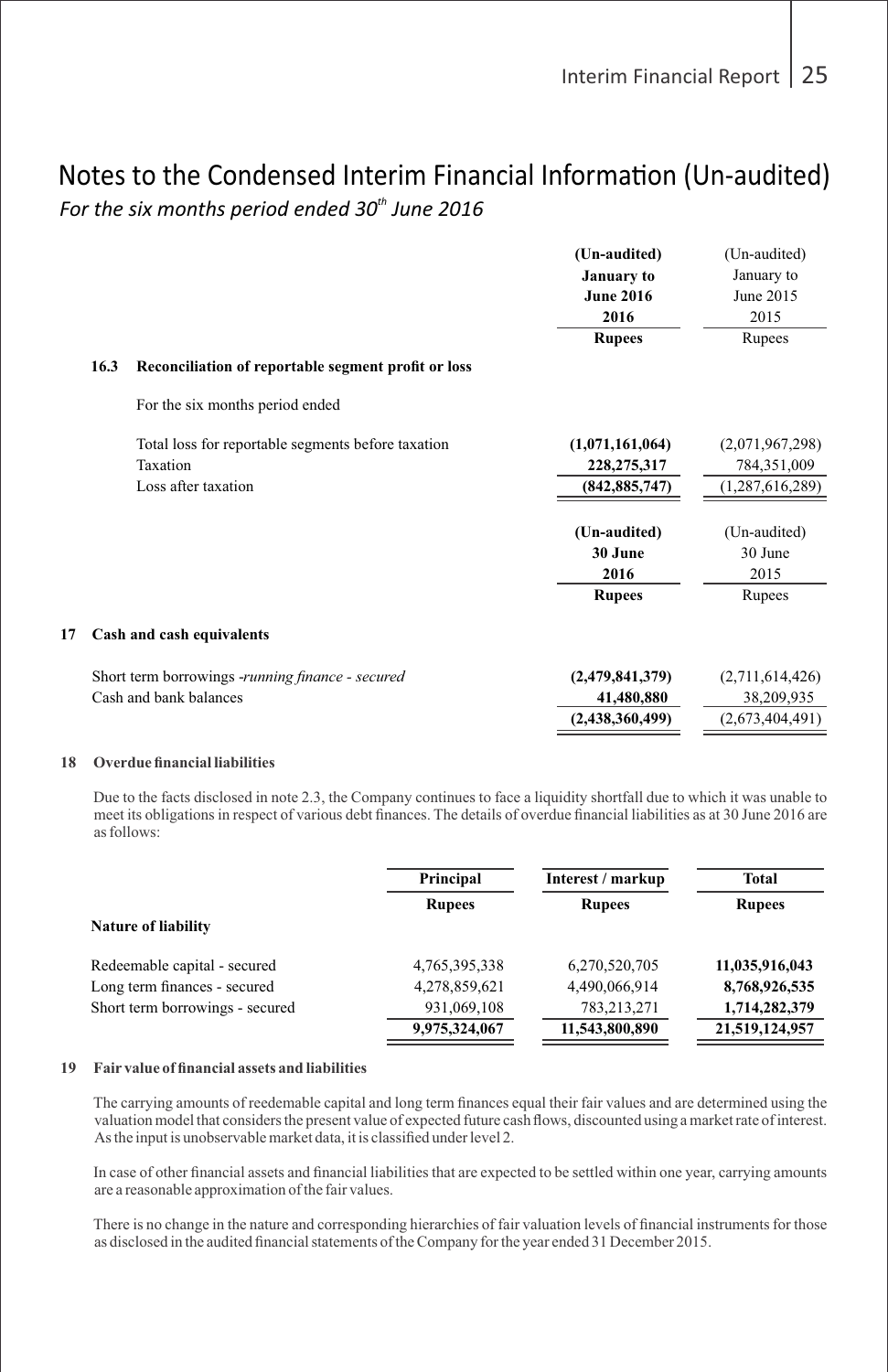#### **20 Financial risk management**

The Company's financial risk management objective and policies are consistent with the disclosed in the financial statements for the financial year ended on 31 December 2015.

### **21 Date of authorization**

This condensed interim financial information was authorized for issue by Board of Directors of the Company on 30 August 2016.

#### **22 General**

**22.1** Figures have been rounded off to the nearest rupee.

**Lahore Acting Chief Executive Director**

hedin milian